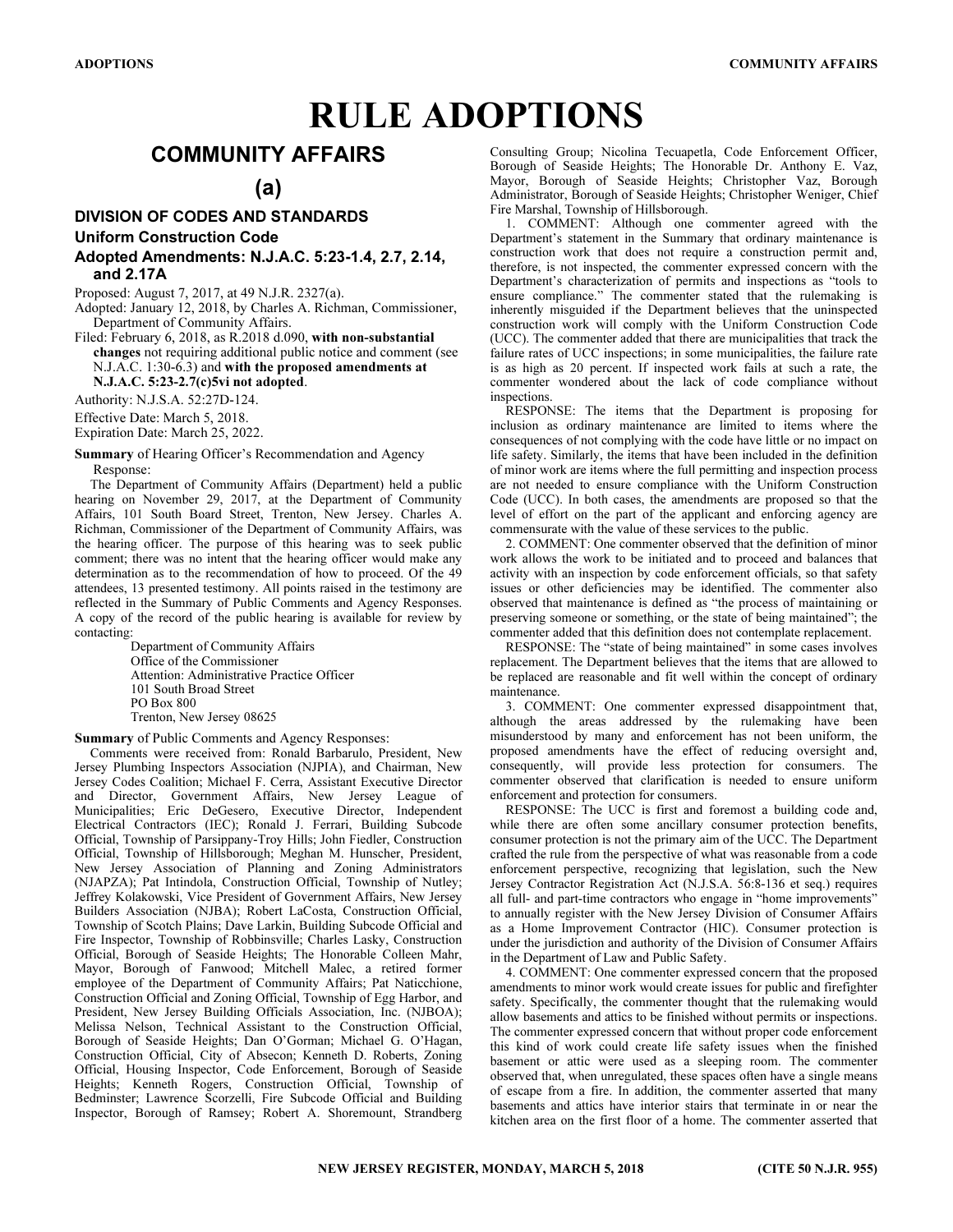kitchen fires are the most common type of residential fires and concluded that a fire that occurs in a kitchen would block the only means of egress from the basement. In addition, the commenter believed that the lack of inspections could result in the improper placement or lack of installation of smoke and carbon monoxide alarms, improper or missing fire blocking, and insufficient combustion air for fuel burning appliances. Without inspections, the number of illegal and unsafe conditions in these spaces could increase.

RESPONSE: In response to the safety concerns expressed by the commenter, the Department is not adopting the proposed amendment referencing the installation of partitions that would have allowed for the reconfiguration of space without a plan review or an inspection. Retaining code enforcement for projects that include reconfiguring space will retain the level of safety that code users have come to expect from the enforcement of the Uniform Construction Code. The Department is puzzled about the commenter's concern about stairs from a basement terminating in the kitchen because there is no restriction in the code that would restrict stairs from terminating in a kitchen, regardless of how the work is categorized.

5. COMMENT: One commenter commended the Department for its work on the proposed amendments at N.J.A.C. 5:23-1.4, 2.7, 2.14, and 2.17A. The commenter recommended that these proposed amendments be adopted without delay, with the exception of the change proposed at N.J.A.C. 5:23-2.7(c)2vii, which would extend the designation of the replacement of valves, including bath and shower valves, from its current limitation to one- or two-family dwellings to any building.

RESPONSE: The Department is allowing the replacement of shower valves in all use groups because the ability of shower valves, regardless of type, to protect bathers is dependent on the owner of the facility ensuring that the valves and water heater settings are properly adjusted. Requiring a permit for the replacement of the valve will not, in and of itself, protect the public from scalding. Protection of occupants from scalding is the responsibility of the building owner and inspections and permits ensure that such protection is provided only at the time of the inspection. Any adjustment to the valve or the water heater after the inspection can result in a condition that does not comply with the code. Because the owner already has responsibility, without oversight, for the continued functioning of the valve, it is reasonable to rely on the owner to ensure compliance with the code at the time that the valve is replaced.

6. COMMENT: One commenter expressed opposition to the rulemaking by the Department of Community Affairs, to expand the "ordinary maintenance" provisions of the New Jersey Uniform Construction Code, N.J.A.C. 5:23-2.7. The commenter expressed concern that the reduction in oversight would result in home remodeling projects that would be undertaken and completed without proper design, construction permits, or code compliance, which would result in an unnecessary reduction of consumer protection and public safety.

RESPONSE: The Department is changing the rule upon adoption to remove the installation of decks from minor work. The Department has listened to the commenters who have observed that allowing decks to be installed or completely replaced as minor work could result in decks that not only fail to comply with the Uniform Construction Code, but that also contravene local land use ordinances. The Department agrees that, in this instance, the prior approval serves a beneficial purpose for the applicant and the code enforcement community alike. Therefore, the Department will retain the status quo and will not adopt designating the construction or replacement of decks as minor work. The Department is also not adopting the proposed language that would have allowed partitions to be moved and residential space to be reconfigured without a plan review or an inspection. Retaining code enforcement for projects that include reconfiguring space will retain the level of safety that code users have come to expect from the enforcement of the Uniform Construction Code. In addition, the Department is satisfied that the items listed as ordinary maintenance and minor work are appropriate and are not, in and of themselves, hazardous. As has been previously stated, the Uniform Construction Code may provide benefits to consumers, but its primary purpose is not consumer protection, which is under the authority of the Division of Consumer Affairs in the Department of Law and Public Safety.

7. COMMENT: One commenter agreed that certain regulations may need to be reexamined and possibly relaxed and asked that the Department partner with the professional code enforcement associations to make determinations about the most effective amendments to make that would also continue to ensure the protection of the health, safety, and welfare of New Jersey's residents.

RESPONSE: Throughout the rulemaking process, the Department solicited, received, and responded to feedback from code officials, design professionals, and the public on the proposed amendments. In response to several requests, the Department held a public hearing on the rule proposal. After hearing the opinions of these varied affected parties, the Department believes that the proposed rules, with the exception of the installation of decks and partitions under minor work, are reasonable and provide a balance between public safety and the effort necessary on the part of the public and the code enforcement community for the execution of a reasonable permit and inspection process.

8. COMMENT: One commenter expressed support for the proposed amendments, including the amendment at N.J.A.C. 5:23-1.4, concerning prior approvals.

RESPONSE: The Department thanks the commenter for the expression of support.

9. COMMENT: Several commenters expressed support for a public hearing on the proposed amendments.

RESPONSE: The Department appreciates the expression of support; the public hearing was held on November 29, 2017.

10. COMMENT: One commenter observed that the Summary statement of this rulemaking states that ordinary maintenance does not require a construction permit and is not inspected. The Summary also states that construction work must comply with the Uniform Construction Code (UCC). The commenter expressed an opinion that it is unreasonable to believe that work that is not inspected will comply with the UCC.

RESPONSE: The Department continues to believe that code compliance and permit requirements are two separate issues. In fact, the Department continues to believe that designating some work as ordinary maintenance (with no permit or inspection requirements), and other work as minor work (through which work may begin following notification to the code enforcement office, a permit may be obtained after work has begun, and inspections are conducted after work has been completed) is reasonable and serves the public well.

11. COMMENT: One commenter expressed opposition to the proposed amendments by the Department of Community Affairs to N.J.A.C. 5:23-2.7, Ordinary maintenance. The commenter believed that the amendments would allow contractors to construct without any code compliance. The commenter expressed concern that the residents would be prey to unscrupulous contractors. The commenter pointed out that municipalities are inundated with potential house buyers who submit Open Public Records Act (OPRA) requests for records of construction improvements to the houses they are considering buying. These requests can result in the municipality learning that work was done without permits, often haphazardly. The commenter added that the inspections that are eliminated by this rule proposal should be restored.

RESPONSE: The Uniform Construction Code (UCC) is first and foremost a building code and, while there are often some ancillary consumer protection benefits, they are not the primary aim of the UCC. The Department crafted this rule from the perspective of what was a reasonable level of code enforcement. The Department believes that no matter where the line is drawn with respect to what needs a permit, there will be people who will perform work without a permit. Nonetheless, compliance with the UCC is required and, when noncompliant work is found, compliance is enforced. The Department recognizes that, as mentioned in the Response to Comment 3, consumer protection legislation, such as the New Jersey Contractor Registration Act, and other trade licensing requirements, including the New Jersey Master Plumbing License and the Master Heating, Ventilation, Air Conditioning, and Refrigeration (HVACR) contractor license, complement the UCC to ensure construction projects are well-performed and the consumer is protected.

12. COMMENT: Several commenters expressed opposition to the removal of "prior approval" from the definition of "minor work" at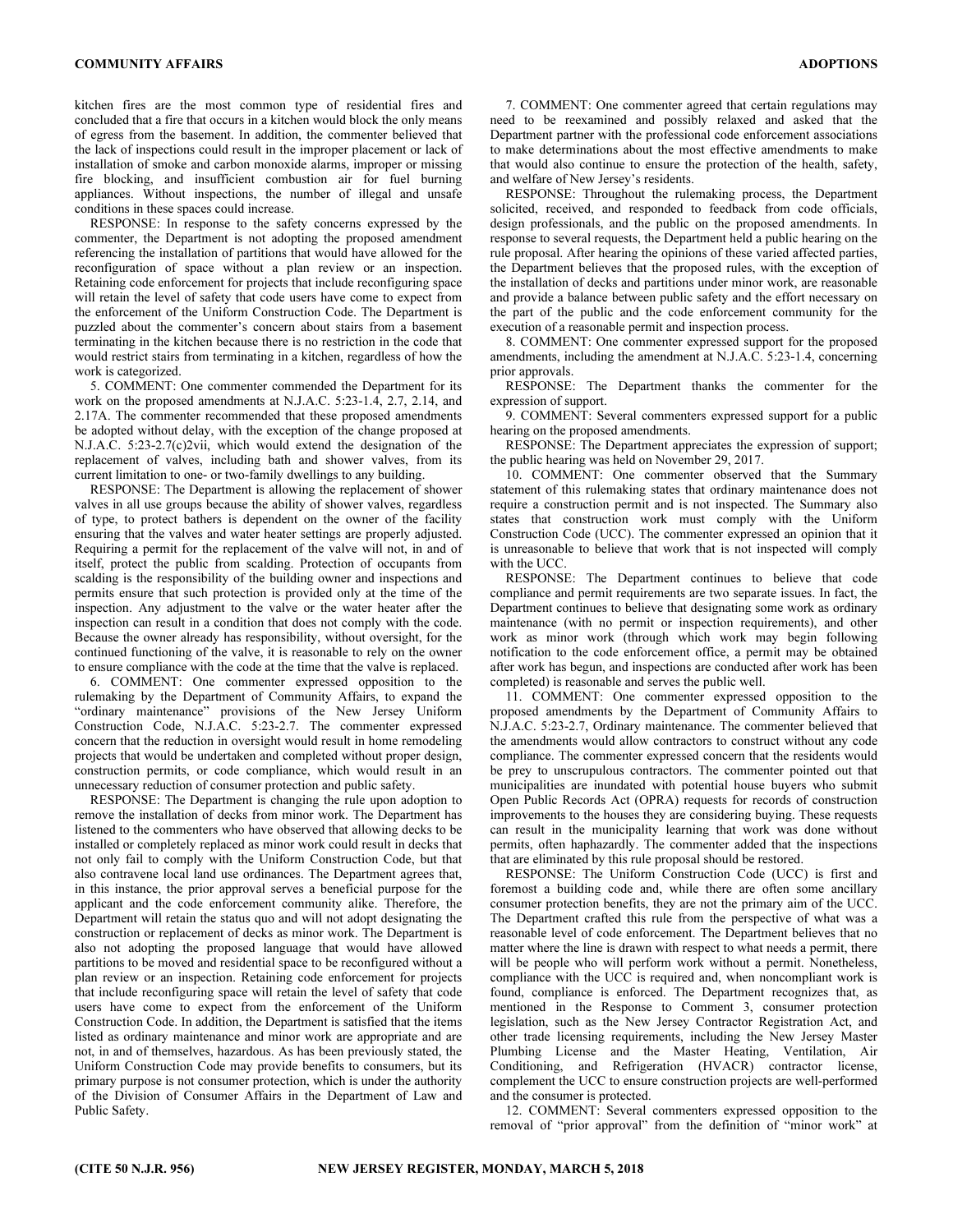N.J.A.C. 5:23-1.4. They observed that the mechanism currently in place—which prohibits issuing a construction permit until all prior approvals have been met—provides a clear benefit to the permit applicant. In fact, this practice makes the local land use regulation process work. All the various State and municipal regulations and ordinances that have to do with land development should be integrated; the code enforcement official's role needs to be preserved.

RESPONSE: The Department agrees that requiring prior approvals before the issuance of a full permit for a major construction project is essential and beneficial. In addition, the Department has listened to the commenters who expressed specific concern that removing "prior approval" from the definition of "minor work" could unduly impact homeowners who would no longer receive assurance before beginning a deck construction project that the deck would comply with local land use ordinances. That said, the Department does not agree that the issuing of a permit for a minor work project should be the mechanism for enforcing every prior approval. Some municipalities have prior approvals for changes of tenancy that require only minor construction work. It is not unusual, in those cases, for municipal ordinances, even if unrelated to the construction project, to be enforced by holding up the issuance of the construction permit. The Department believes that it is not appropriate. Therefore, "prior approvals" will be removed from the definition of "minor work" and the work most likely to be impacted by that change, the construction or replacement of decks, will not be adopted and will, instead, be subject to plan review and inspection. The integration of "all the various State and municipal ryregulations and ordinances that have to do with land development" is beyond the Department's authority.

13. COMMENT: One commenter was largely supportive of the rulemaking and commended the Department for its efforts to reduce unnecessary regulatory burdens, but expressed concerns that some of the amendments could reduce standardization, eliminate uniformity, weaken homeowner protections, increase confusion, time delays, and expenses, and could be abused by unscrupulous and/or unregistered home improvement contractors.

RESPONSE: The Department believes that the rules are sufficiently clear and will be uniformly enforced. The commenter has not explained how adding work that can be done without permits and started prior to obtaining a permit will cause delays. Finally, as stated in the responses to other comments, the UCC is first and foremost a building code and, while there are often some ancillary consumer protection benefits, they are not the primary aim of the UCC. The Department crafted the rules from the perspective of what constitutes a reasonable level of code enforcement.

14. COMMENT: One commenter expressed support for several of the amendments, including the addition of "smoke alarm" to the other fire alerting devices at N.J.A.C. 5:23-2.7(c)4i, allowing notice of a minor work project to be submitted or written notice submitted electronically or in person at N.J.A.C. 5:23-2.17A(b)1, requiring the permit fee to be paid prior to issuing the permit at N.J.A.C. 5:23-2.17A(b)2, and specifying that fishing electrical wire would be designated as minor work at N.J.A.C. 5:23-2.17A(c)4.

RESPONSE: The Department appreciates the expression of support.

15. COMMENT: One commenter expressed support for the amendments related to prior approvals (N.J.A.C. 5:23-1.4), ordinary plumbing maintenance, ordinary electrical maintenance, ordinary fire maintenance, and ordinary heating, ventilation, and air conditioning maintenance. In particular, the commenter expressed support for: eliminating prior approvals from the definition of "minor work" (N.J.A.C. 5:23-1.4); eliminating the installation of a door or window from ordinary maintenance  $(N.J.A.C. 5:23-2.7(c)1v)$ ; allowing the repair, replacement, or installation of non-structural elements, such as cabinets (N.J.A.C. 5:23-2.7(c)1viii); adding the repair of flooring to ordinary maintenance (N.J.A.C. 5:23-2.7(c)1ix); adding the replacement of roofing on one- or two-family dwellings to ordinary maintenance  $(N.J.A.C. 5:23-2.7(c)1x)$ ; adding the replacement of siding on one- or two-family dwellings to ordinary maintenance (N.J.A.C. 5:23-2.7(c)1xi and xii); adding the repair of screens to ordinary maintenance (N.J.A.C. 5:23-2.7(c)1xiv); adding the repair, replacement, or installation of gutters and leaders to ordinary maintenance (N.J.A.C. 5:23-2.7(c)1xvi); specifying that notice for a minor work project may be oral or written

and presented either in person or electronically (N.J.A.C. 5:23-2.14); allowing a deck that is not more than 30 inches above grade to be constructed or totally replaced as minor work (N.J.A.C. 5:23- 2.17A(c)1i); in a one- or two-family dwelling, designating the repair, replacement, or installation of a non-structural partition without any reconfiguration of space as minor work (N.J.A.C. 5:23-2.17A(c)1iii); and identifying as minor work the installation of a radon mitigation system in a one- or two-family dwelling, as long as no new electrical work is required (N.J.A.C. 5:23-2.17A(c)5).

RESPONSE: The Department appreciates the expression of support. However, the Department has listened to the commenters who observed that allowing decks to be installed or completely replaced as minor work could result in decks that not only fail to comply with the Uniform Construction Code, but that also contravene local land use ordinances. The Department has agreed that, in this instance, the prior approval serves a beneficial purpose for the applicant and the code enforcement community alike. Therefore, the Department will retain the status quo and will not adopt designating the construction of decks as minor work. With the elimination of this provision, the Department believes that the impact on local land use approvals is sufficiently mitigated and uniform, equitable enforcement of the Uniform Construction Code is ensured. In addition, the Department has listened to the commenters who expressed concern with the amendment that would have allowed the repair or replacement of partition walls in one- or two-family dwellings as ordinary maintenance. Several commenters thought that "replacement" would result in the reconfiguration of space. The Department accepts the concern that the adoption of this provision could have caused a conflict with the rehabilitation subcode, which defines an "alteration" project as "the rearrangement of any space by the construction of walls or partitions" (N.J.A.C. 5:23-6.3). To avoid this unintended conflict, that provision will not be adopted and this section (N.J.A.C. 5:23-2.7(c)1vi) will continue to apply to a "partition railing" and not to a partition wall.

16. COMMENT: One commenter expressed strong concern that by changing the definition of minor work and eliminating prior approvals, the Stormwater Management Act would be subverted. This change would create conditions for vastly increased impervious coverage, which would result in higher velocity flows into wastewater and stormwater management systems. This unanticipated additional load may well overtax treatment systems and result in negatively affected water conditions Statewide.

RESPONSE: Though the Department does not believe that decks are considered impervious cover, it is eliminating the construction of decks as minor work upon adoption. The Department is not aware of any other provision in the rulemaking, with the exception of the increase in shed size that could be construed as increasing impervious cover. Since sheds of a certain size have always been exempt from a permit, municipalities should already have a mechanism in place for ensuring that sheds that do not require a permit meet stormwater management criteria. The Department believes that activities that are outside the Uniform Construction Code (UCC) are a far more likely source of increased impervious cover, such as the installation and expansion of walkways, patios, and driveways. With regard to minor work projects, the code enforcement office is no longer the means of enforcing prior approvals and stormwater management requirements.

17. COMMENT: One commenter stated that the proposed amendment at N.J.A.C. 5:23-1.4 (definition of minor work) would allow work that at this time must be fully reviewed for compliance and safety to proceed without a review. The commenter believes that this change in prior approvals conflicts with the clear intent of the Uniform Construction Code (UCC), which was developed through a process that included the active input of the local professionals who administer and implement these regulations, and that has been intended to protect the health, safety, and welfare of residents. The commenter observed that the fact that these professionals view this rulemaking as a dilution of public safety standards underscores that the rulemaking conflicts with the underlying purpose of the UCC and is contrary to the public interest.

RESPONSE: The purpose of the Uniform Construction Code (UCC) is to provide a reasonable set of standards together with a reasonable system to implement and enforce those standards, so that building construction in New Jersey results in safe and affordable structures.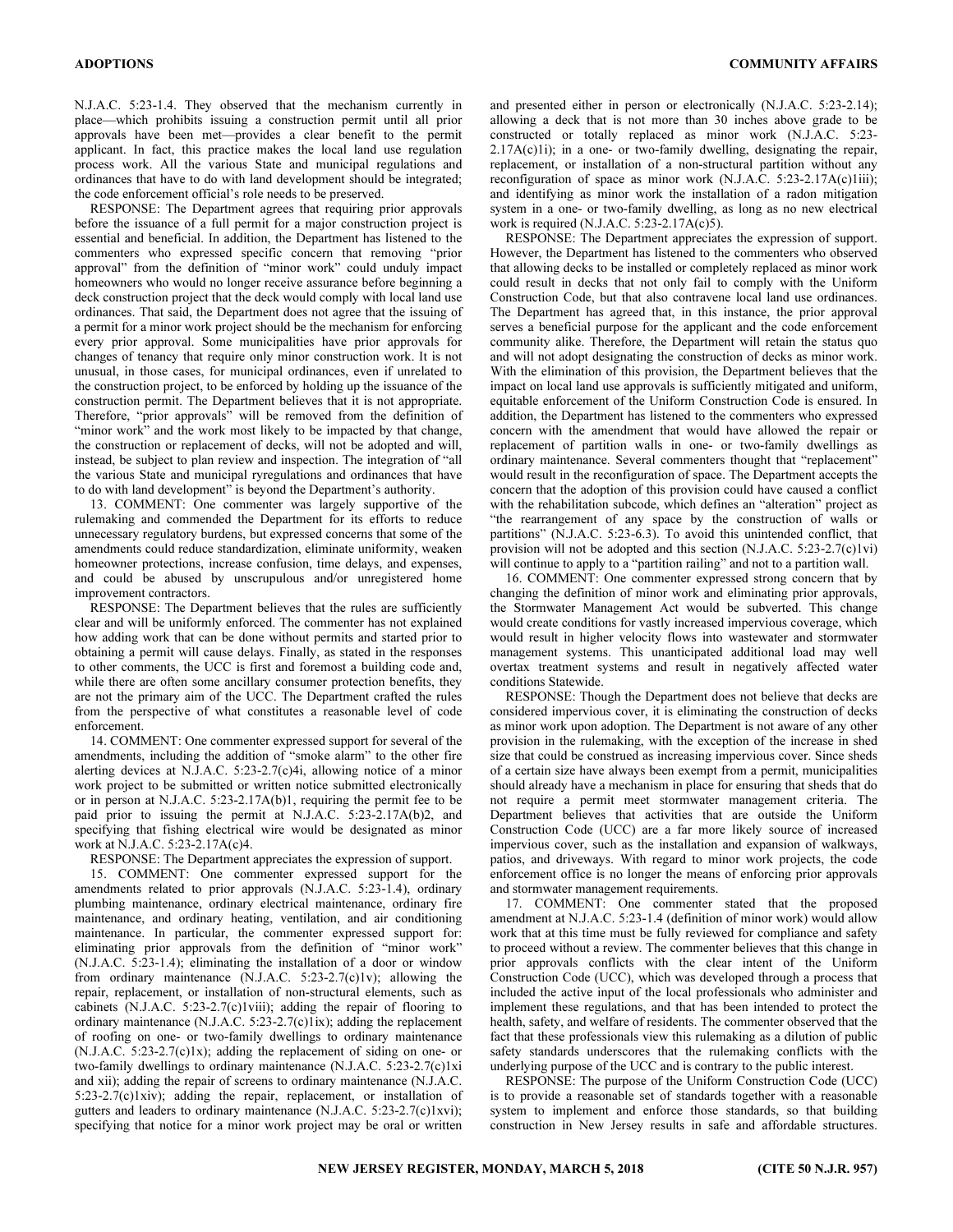Thus, there is a balance that must be forged between the strictness of the system and the efficiency of that system. The Department believes that it has struck that balance and that the items included in the rulemaking have the correct level of oversight in relation to the protection of the public.

18. COMMENT: One commenter, after providing the statutory and regulatory underpinning for "minor work," commented that the Department's deletion of "no prior approvals and" from N.J.A.C. 5:23- 1.4 has no impact on required prior approvals and the issuance of a construction permit. This commenter stated that deleting "prior approval" from the definition of "minor work" affects only minor work that requires a prior approval.

RESPONSE: The Department agrees the work must comply with State or local requirements, and, as stated in the Response to Comment 17, agrees that, with regard to minor work projects, the code enforcement office is no longer the means of enforcing prior approvals and other non-Uniform Construction Code (UCC) regulatory requirements.

19. COMMENT: One commenter took exception to a summary in the Code Advisory Board (CAB) minutes of February 10, 2017. The commenter included several illustrations of difficulties that a building owner might experience if a minor work project were undertaken and that project contravened prior approvals, such as zoning requirements. The commenter asked whether it would be better to retain "no prior approvals and" in N.J.A.C. 5:23-1.4, to avoid situations where minor work triggers a prior approval.

RESPONSE: The Department appreciates that the commenter has read the Code Advisory Board (CAB) minutes; however, statements in those minutes are outside the scope of this rulemaking. With regard to the commenter's observation that the change in the definition of "minor work" had the potential to "contravene prior approvals, such as zoning requirements," the Department agrees that deleting "prior approval" from the definition of "minor work" could adversely impact a homeowner who may become familiar with local zoning ordinances only after initiating the construction or replacement of a deck. After reflection, the Department has decided that work of that magnitude will continue to require plan review and inspection. The Department does not believe that the issuance of a construction permit should continue to be the mechanism for the enforcement of other local requirements that may be identified as "prior approvals," but that are unrelated to a minor work project.

20. COMMENT: One commenter recommended that the Department review the Uniform Construction Code (UCC) definition of "small job," because some minor work may also be considered a small job. The commenter added that most UCC local enforcing agencies and their offices would adequately question someone proposing "minor work," if given the opportunity and regardless of whether the UCC allows work to be started before a permit is issued, and would advise the individual of the need for prior approvals, if applicable. The commenter believes that the Department should recognize that even construction not requiring a construction permit, such as, but not limited to, fences under six feet in height or sheds less than 100 square feet in area, may be subject to zoning or other prior approvals. The commenter asked the Department to explain its statement that "this change will mean that, moving forward, the permit applicant will be responsible for ensuring that the minor work project being undertaken meets State and local requirements that are outside the jurisdiction of the UCC." The commenter believed that the applicant has always had these responsibilities. The commenter added that agencies (UCC, Zoning, Planning, Coastal, and others) that are aware of required approvals outside their jurisdiction and do not advise an applicant of these required approvals and the appropriate enforcing agency for enforcement, would be a disservice to the industry.

RESPONSE: Though the UCC defines "small job" as construction work requiring no prior approvals, the total cost of which is under \$5,000, this term is not used in the UCC; its primary application is in the municipal procedures manual, which is not part of this chapter. The Department will delete this term in the future to avoid the confusion that appears to have arisen, at least for one commenter. The commenter is correct that the applicant has always been responsible for obtaining whatever prior approvals were needed prior to commencing with a

project. With the change to the restrictions on minor work, the applicant will no longer be able to rely on the construction official as a means of ensuring that all prior approvals have been met prior to starting work. Municipalities may choose to create a way to alert residents of prior approvals; this could be done on a municipality's website. The Department agrees with the commenter that this is not a new issue, since historically there have been cases where work is undertaken that does not require a construction permit at all, but is still required to comply with local ordinances.

21. COMMENT: One commenter expressed serious reservations about the proposed rule change involving the definition of "minor work." While the commenter endorsed the concept of streamlining the municipal permit application process and eliminating red tape for the property owner who wants to make improvements, the commenter believed that removing the reference to prior approvals and allowing minor work to occur for five days prior to the filing an application would be a recipe for greater, not fewer, burdens on the public. The commenter added that most municipalities in New Jersey require zoning permits, whereby a proposed change to a property must be checked to ensure that it is a permitted use and meets the development standards in the zoning ordinance before it may proceed. Under the proposed rule change, construction could be initiated on a myriad of structures and alterations that might be illegal under the local zoning ordinance, including decks, porches, home offices, sheds, and residential conversions. The commenter pointed out that in both 2015 and 2016, construction authorized Statewide by building permits for alterations exceeded \$7.5 million, so the potential for violations could be significant. If a violation were to be found and subject to enforcement, the property owner could face a court summons, removal of the violation, and/or an appearance before the zoning board of adjustment for a variance. Any abatement would involve the expenditure of additional time and money on the part of the property owner. The commenter added that, over time, violations not enforced have a negative impact on a community's quality of life, which is a cost the general population ends up paying.

RESPONSE: As has been previously stated, the Department is not adopting the amendment that would have allowed the construction of decks as minor work. The Department agrees that the construction of decks might have had impacts on zoning lot coverage and set-backs. With the elimination of this provision, the Department believes that the impact on local land use approvals is sufficiently mitigated. Additionally, as has been previously stated, each municipality may identify a means of informing its residents of local requirements that had functioned as prior approvals to the issuing of a construction permit for a project classified as minor work. In addition, some of the examples offered by the commenter, including alterations to create a home office and converting a residence into another use or occupancy, involve work that is not minor work and that requires plan review, plan release, a complete permit application, and inspections.

22. COMMENT: One commenter stated that the original concept of the UCC was for uniformity and standardization within the State of New Jersey for compliance with all aspects of construction work performed and for the protection of homeowners. The commenter believed that the UCC established the local enforcing agency to be the *de facto* clearing house for all compliance, not only with the codes, but prior approvals. While enforcing agencies are licensed by the Department, code officials are municipal employees and, if instructed by their employers, must continue to be the de facto check for compliance with required prior approvals.

RESPONSE: The Department disagrees. The local enforcing agency has never been the *de facto* clearing house for all prior approvals when a construction project has been undertaken. The Department has traditionally allowed work to be undertaken as ordinary maintenance or minor work and some of these projects may have required a prior approval. For example, the installation of fences, sheds, patios, and even window replacements could all be impacted by prior approvals. The concept of the UCC has been to enforce the prior approvals when that can be done within the framework of the permitting/inspection process; it was never the intent of the code to modify the permitting/inspection process in order to capture every conceivable prior approval. Municipalities may develop a system for enforcing their prior approvals,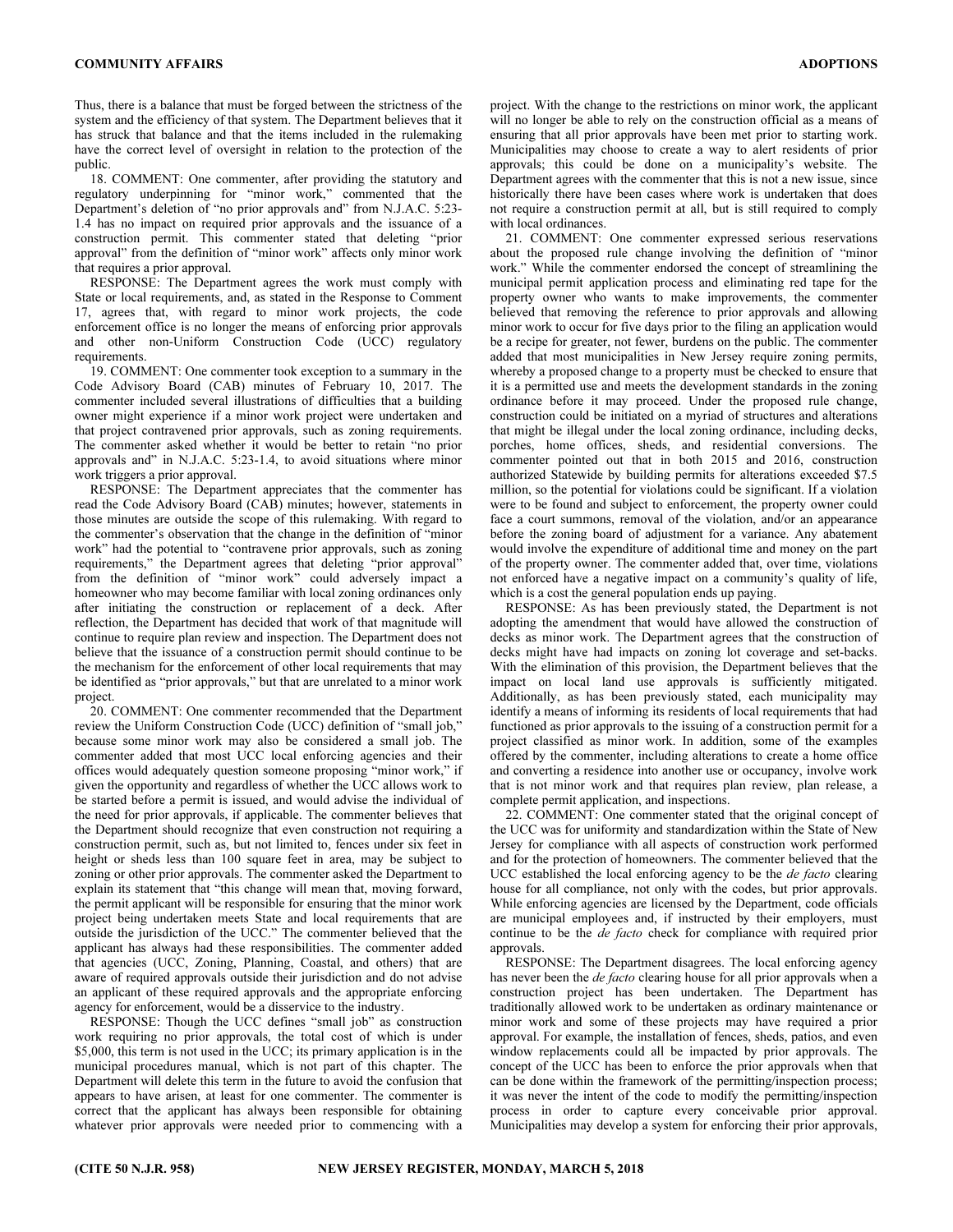but in the case of minor work, that system cannot be used to delay the start of construction.

23. COMMENT: One commenter stated that because permit fees pay the enforcing agencies' expenses, including salaries, if these amendments are approved, a reduction in fees should result due to the reduced services. This commenter thought that municipalities could then create by ordinance a new "prior approval compliance" position and charge additional fees for that service. If so, this could add expense and could also add time delays because there is no time limit established by State statute for "prior approval compliance" as there is for zoning and plan review. Ostensibly, this rulemaking, while reducing UCC requirements, could result in increased regulation by municipalities or simply a net zero transfer of UCC regulations to municipal regulations. The commenter expressed concern that at some point, the Department may remove the enforcing agencies as the *de facto* check on "prior" approvals" from all permit applications in the future.

RESPONSE: The Department is unsure if the process described by the commenter will occur and cannot comment on this speculative scenario. Additionally, as noted above, checking for many, but not all, prior approvals has traditionally been accomplished within the permitting/inspection process. Where the UCC does not provide a mechanism to check for a prior approval, the municipality will have to decide how to enforce those provisions, which are required by municipal action. This is not a new concept since there has always been some work in the UCC that could be done without permits and that might have required a prior approval.

24. COMMENT: One commenter asserted that the amendments at N.J.A.C. 5:23-2.7 propose an expansion of certain thresholds for when construction permits are required for home remodeling. The commenter expressed concern that partitions inside dwellings would be allowed to be repaired or replaced, with no assurance they were put back in the same location and arrangement. This commenter also expressed concern that the rule proposal would allow the replacement of interior finish, such as drywall, up to 25 percent of the entire house. The commenter expressed concern that without a construction permit, plans, or inspections, there would be no construction controls and that, as a result, "house flippers" would be able to alter and renovate homes unregulated, uninspected, and with unlicensed contractors. This would mean that there would no longer be any limits for replacing piping that might have been "leaking." New electrical wiring would be allowed to be "fished" behind new drywall or installed over walls that could lack required fire blocking. The roof on the house could be replaced as an unregulated project, and then sold to unknowing homebuyers. The commenter expressed concern that re-categorizing these projects as minor work could open the door for exploitation in each of these areas.

RESPONSE: The Department disagrees. The rules do not allow for the rearrangement of partitions without a permit. The Uniform Construction Code has always allowed a certain amount of renovation to occur to a building without oversight. Code officials will continue to enforce the code when the applicant exceeds the work that may be done without a permit, just as they have always done. While the rulemaking expands the work that may may be done without a permit, the Department believes the nature of this work makes it acceptable to eliminate the need for permits, regardless of whether that work is performed by homeowner, a contractor, or a house flipper.

25. COMMENT: One commenter expressed support for the following 11 amendments to ordinary maintenance (N.J.A.C. 5:23-2.7): (1) at N.J.A.C. 5:23-2.7(c)lv, removing "installation" for windows; (2) at N.J.A.C. 5:23-2.7(c)lviii, adding "installation" to repair or replacement of exterior trim, decoration, or moldings; (3) at N.J.A.C. 5:23-2.7(c)lix, adding "repair" of flooring; (4) at N.J.A.C. 5:23-2.7(c)lxiv, adding "repair" of screens; (5) at N.J.A.C. 5:23-2.7(c)lxvi, adding "repair" and "installation" of exterior gutters and leaders; (6) at N.J.A.C. 5:23-2.7(c)2xi, allowing the replacement of domestic dishwashers; (7) at N.J.A.C. 5:23-2.7(c)3i, allowing the replacement of receptacles, switches, or lighting fixtures that do not contain emergency battery packs; (8) at N.J.A.C. 5:23-2.7(c)3vi, allowing the installation of burglar alarms, security systems, or doorbells; (9) at N.J.A.C. 5:23-2.7(c)3vii, allowing the installation of irrigation landscape units under 30 volts; (10) at N.J.A.C. 5:23-2.7(c), adding "smoke alarms" to the fire alert systems

being replaced; and (11) at N.J.A.C. 5:23-2.7(c)5vii, allowing the replacement of domestic clothes dryers.

RESPONSE: The Department appreciates the expression of support.

26. COMMENT: One commenter expressed concern about the amendment at N.J.A.C. 5:23-2.7(c)1ii, maintaining wall finishes. The commenter observed that whether the project involved repair due to damage or minor restoration as a result of some other activity, maintenance of wall finishes has been classified as ordinary maintenance. The commenter pointed out that the extent of the work designated as ordinary maintenance, however, has been appropriately limited to a portion, not the entirety, of a room or space. By increasing the threshold from 25 percent of a room to 25 percent of the total wall area of a dwelling, entire rooms could be completely re-finished. The commenter expressed concern that new rooms, including in basements or attic areas and spaces, could be created or subdivided where they did not previously exist, and, with all new wall finishes permitted, the resulting conditions would not be evaluated for compliance. The commenter pointed out that the codes often require very specific interior finishes, such as drywall, as a component of a fire-resistance rated assembly, that is, load-bearing partitions in large dwellings of Type VA construction. In this case, if the gross area of wall replacement were to fall below the proposed threshold, there would be no construction controls (for example, inspections) to ensure that the required rating had been maintained.

RESPONSE: The Department does not agree with the commenter's assertion that new rooms and spaces could be created. The proposed amendment does not allow for reconfiguring space, so rooms are not allowed to be subdivided without a permit. In fact, no new walls that did not exist before the project was undertaken may be installed under the ordinary maintenance provisions. It is important to note that ordinary maintenance does not mean that the project does not need to meet the Uniform Construction Code (UCC). Therefore, in Type VA construction, the replacement drywall must preserve the rating of the wall as required by code. This is the case whether the threshold for a permit and inspection is established at 25 percent of the room or 25 percent of the dwelling.

27. COMMENT: Two commenters pointed out a lack of clarity in the proposed amendment at N.J.A.C. 5:23-2.7(c)1ii, pertaining to interior finishes, with regard to whether ceilings are included when determining "wall area." These commenters observed that the rulemaking does not reference ceiling finishes, but states, "interior finishes of less than 25 percent of the wall area." These commenters recommended that if the Department intended to include ceilings, the rule should state it unambiguously. Alternatively, the rule could be amended to delete "of the wall area." Or, if ceilings were not intended for inclusion, the text could be amended to state, "excluding ceiling finishes." One commenter pointed out that one- and two-family homes vary greatly in size. The owner of a 1,000 square-foot home would be limited to the replacement of finishes in approximately 250 square feet of the home, whereas the owner of a 20,000 square-foot home would be allowed to replace finishes in approximately 5,000 square feet of the home. The commenter asserted that a project of 5,000 square feet should not be considered ordinary maintenance and, in the commenter's opinion, it should not be considered minor work. The commenter asked that this provision be amended to limit to the total square footage of the finishes that may be replaced and recommended "up to a maximum of 500 square feet of interior finishes" be considered.

RESPONSE: As proposed, the replacement of ceilings would not be included as ordinary maintenance. The Department appreciates being informed that this could prove confusing and will provide guidance in the Construction Code Communicator regarding its application. The Department believes that a percentage of the entire wall area of the home accurately reflects that character of the job that should be considered ordinary maintenance. The Department believes that a portion of the total wall area can be replaced, but does not believe that projects that could be considered a reconstruction under the rehabilitation subcode of the UCC should be able to be classified as ordinary maintenance.

28. COMMENT: One commenter observed that the proposed amendment at N.J.A.C. 5:23-2.7(c)1ii, which expands ordinary maintenance to allow the installation, repair, or replacement of interior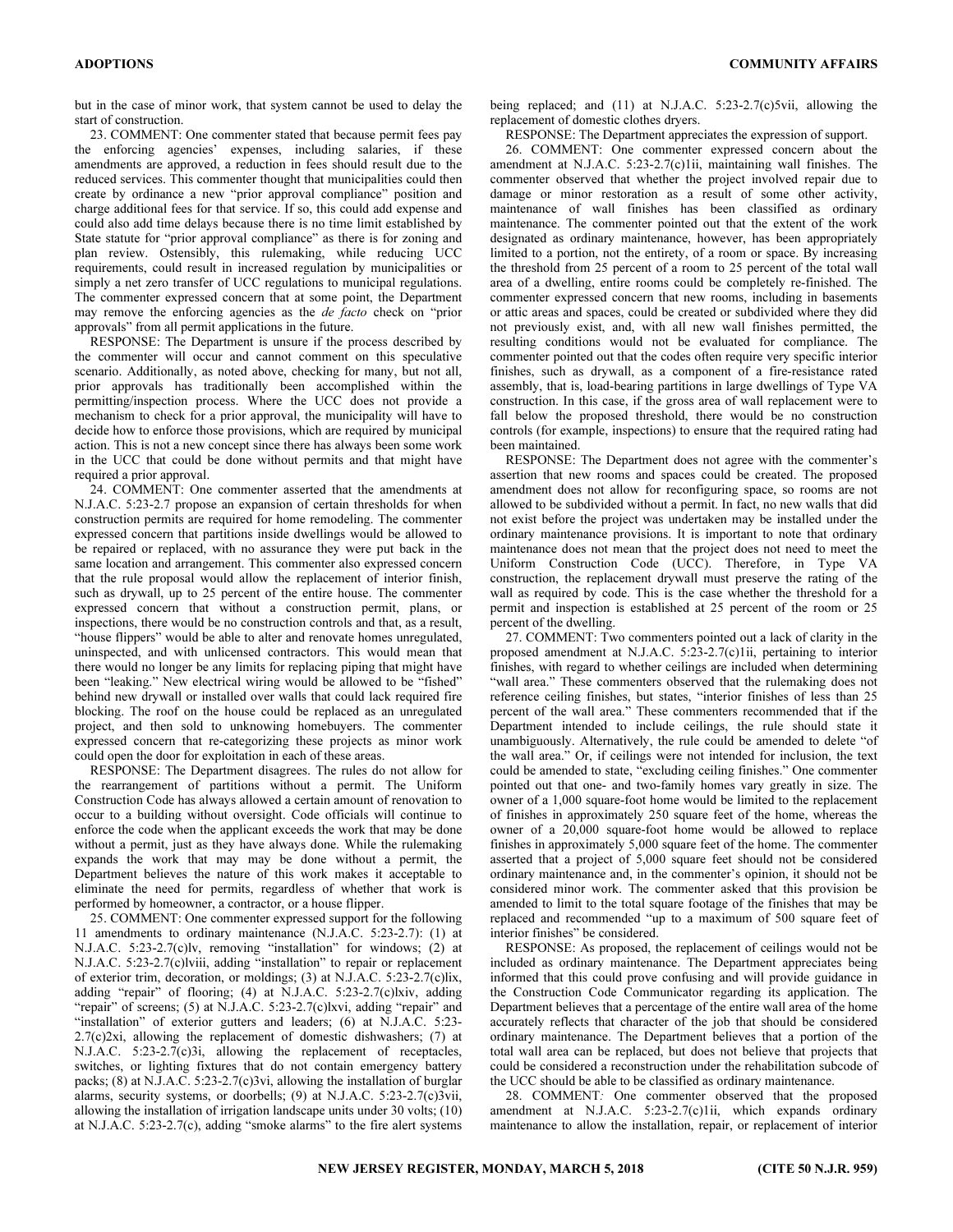finishes of less than 25 percent of wall area in a one- or two-family dwelling without a specified time period, provides little control of the work expanding over 25 percent. The same is true for the proposed amendment at N.J.A.C. 5:23-2.7(c)1xii, regarding the repair or replacement of siding, except this section is applicable to other than oneand two-family dwellings. For example, an applicant could install, repair, or replace 25 percent of the interior finish or siding at four different times for a total replacement of 100 percent. The commenter recommended that the Department either amend the rule to specify the repair and replacement of interior finishes and siding similar to the expansion of roof covering in the proposed amendment to N.J.A.C. 5:23- 2.7(c)1x or include a time frame.

RESPONSE: The Department believes that trying to determine when a particular part of a renovation was performed would be difficult to prove—and that this is particularly so for interior work. In addition, all work performed must comply with the UCC regardless of whether a permit is required. The Department does not believe that establishing a time frame would increase code compliance.

29. COMMENT: One commenter observed that there appears to be a need to state that repair and replacement is "with like material" or "codecompliant material" in various sections. For example, replacement of fire-rated material with non-rated fire material could occur and, as written, is allowed. Similarly, the commenter thought that this section, N.J.A.C. 5:23-2.7(c)1ii, as amended, could be read to allow the installation of polypropylene or high-density polyethylene material (as an interior finish) that does not meet the pass-fail criteria of National Fire Protection Association (NFPA) 101/Chapter 10 for products tested in accordance with the test method standard NFPA 286.

RESPONSE: The Department believes that N.J.A.C. 5:23-2.7(b)5, which states that any work that will increase the nonconformity of any existing building shall not be considered ordinary maintenance, adequately covers this. However, the Department also notes that NFPA 101, Chapter 10, is not adopted as part of the Uniform Construction Code in the State of New Jersey.

30. COMMENT: One commenter observed that the amendment at N.J.A.C. 5:23-2.7(c)1v, which addresses the replacement of any window or door, should include language scoping the replacement of safety glazing. The commenter explained that there are windows in UCC buildings that are required to have tempered glazing in hazardous locations and that are now being replaced. The commenter went on to observe that, although there is typically no permit or inspection, the regulations ought to be clear that any such exemption includes a requirement that windows required to have safety glazing at the time of installation be replaced only with safety glazing.

RESPONSE: The Department believes that N.J.A.C. 5:23-2.7(b)5, which states that any work that will increase the nonconformity of any existing building shall not be considered ordinary maintenance, as well as N.J.A.C. 5:23-2.7(c)1iv, regarding the replacement of glass in any window or door, adequately cover this. The rehabilitation subcode of the UCC, N.J.A.C. 5:23-6, also covers the requirement for safety glazing. The Department does not believe that an additional regulatory statement is warranted.

31. COMMENT: One commenter expressed support for the amendment at N.J.A.C. 5:23-2.7(c)1v, to remove the "installation" of windows or doors within the same opening. The commenter recommended that the replacement of windows and doors connected to any means of egress or emergency escape should not be ordinary maintenance; they should be inspected because they are important to life safety. The commenter stated that this would be in harmony with the rule at N.J.A.C. 5:23-2.7(b)4 where "work affecting fire safety" is excluded from ordinary maintenance.

RESPONSE: The Department believes that the current language at N.J.A.C. 5:23-2.7(c)1v, which requires the window to have the same clear opening in order to be designated as ordinary maintenance, adequately covers this. This replacement of windows within the same rough opening has been allowed as ordinary maintenance for many years without compromising fire safety and without adversely impacting the public.

32. COMMENT: One commenter stated that, with regard to the amendment at N.J.A.C. 5:23-2.7(c)1vi, the replacement of a partition is different from the replacement of a partition railing or a cabinet. The issue of structural versus non-structural is one that impacts many small projects now, and permits are required. The commenter expressed concern that the lack of construction controls (permits, inspections) would endanger unwitting residents where inexperienced or disreputable contractors circumvent enforcement by representing the replacements as non-structural. This amendment would change the emphasis from required permits and inspections to relying on the code enforcement official intervening if, and only if, the local construction office is able to identify work as non-compliant. The commenter believed that this could prove to be dangerous and unsafe.

RESPONSE: The Department thanks the commenter. Upon review, the Department has found that the amendment proposed at N.J.A.C. 5:23-2.7(c)1vi, which allowed for the repair or replacement of any nonstructural component, such as a partition, in one- and two-family dwellings, is inconsistent with the language at N.J.A.C. 5:23-2.7(b), which states that ordinary maintenance shall not include the cutting away of any wall, partition, or portion thereof. Because of this inconsistency, the Department is not adopting the proposed deletion of "railing" at N.J.A.C. 5:23-2.7(c)1vi and will add this term upon adoption.

33. COMMENT: One commenter expressed concern that the amendment at N.J.A.C. 5:23-2.7(c)1vi, "partitions" could result in partitions that never existed before that would nonetheless be represented as being replaced. The commenter expressed concern that people who make it a habit to over-crowd their rental properties would be likely take advantage of the opportunities that this provision would make available to them. This provision would open the door for dividing bedrooms into smaller units without the benefit of inspections for emergency escape and fire alarms. A "partition" needs to be defined. Is it a floor to ceiling, non-load bearing wall? Or is it a knee wall similar to a partition railing?

RESPONSE: As stated in the Response to Comment 32, the Department is not adopting the proposed deletion of "railing" at N.J.A.C. 5:23-2.7(c)1vi due to an internal inconsistency. However, the Department would like to emphasize that the reconfiguration of space requires a permit.

34. COMMENT: One commenter expressed concern that the amendment at N.J.A.C. 5:23-2.7(c)1vi, the elimination of the term "partition railing," could be confusing and suggested that a more reasonable requirement would be to retain "partition railing." This would eliminate the problems that could arise from allowing partitions to be repaired or replaced without permits and inspections. If no permit or inspection were required, the commenter asked, how would the enforcing agency ensure that there is no new partition that could compromise egress from a bedroom in a one- or two-family dwelling?

RESPONSE: As stated in the Response to Comment 32, the Department is not adopting the proposed deletion of "railing" at N.J.A.C. 5:23-2.7(c)1vi due to an internal inconsistency. Thus, the status quo is retained and a permit is required for the installation of a partition that reconfigures a space.

35. COMMENT: One commenter expressed unequivocal support for the amendment at N.J.A.C. 5:23-2.7(c)1vi with regard to partition walls and partitions railings. The commenter added that, for years, he has asked the Department to further explain this section and its application. The commenter also expressed support for the Group-specific amendment, which will eliminate a lot of questions.

RESPONSE: The Department thanks the commenter for the expression of support, however, as stated in the Response to Comment 32, the Department is not adopting the proposed deletion of "railing" at N.J.A.C. 5:23-2.7(c)1vi due to an internal inconsistency.

36. COMMENT: One commenter expressed concern about a lack of clarity in the amended language at N.J.A.C. 5:23-2.17A(c)1iii and expressed concern with the word "installation." The commenter proposed that, hypothetically, installing a partition where none had currently existed would be a reconfiguration of space. According to the Rehabilitation Subcode of the UCC, this would be a categorized as an "alteration" project. The commenter expressed confusion about that language itself, explaining that "Repair, replacement, or installation with no reconfiguration of any non-structural component such as a partition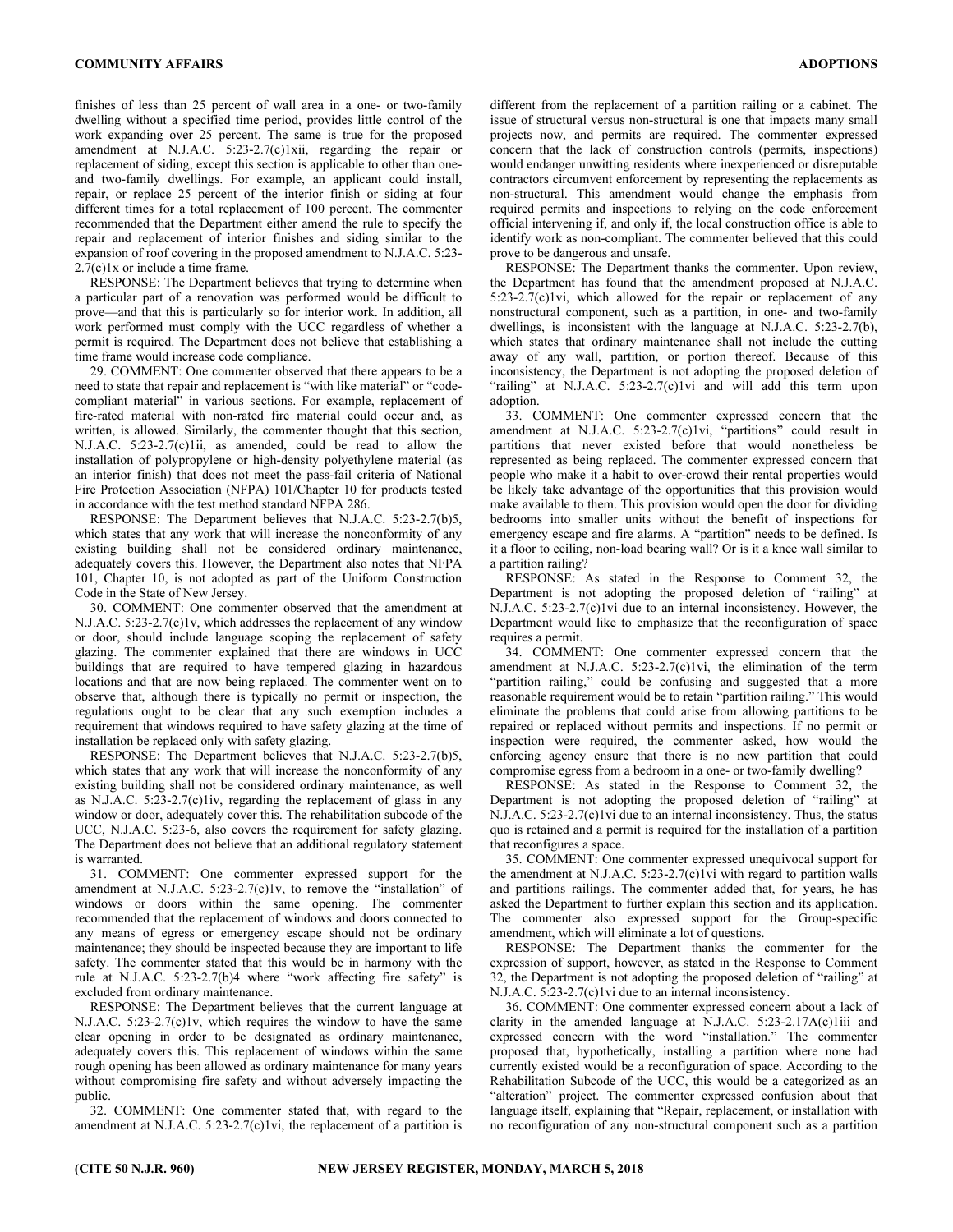…" sounds as if the "component" or "partition" itself could not be reconfigured. This would mean that a contractor would not be permitted to change (reconfigure) a partition from four-inch studs to six-inch studs, or from eight-foot high to the underside of the floor or deck above, which could be 12 to 15 feet above. The commenter thought that the Department intended to use "reconfiguration" as it is used in the Rehabilitation Subcode and not to initiate a newly permissible level of work that could be undertaken without permits or inspections. The commenter concluded that the underlying purpose of this amendment is to provide commercial building owners with a little relief for "minor work" in their buildings. If so, the commenter regards this as a positive change.

RESPONSE: The Department agrees and, due to an internal inconsistency, as discussed in the Response to Comment 32, has eliminated installation of partitions from the list of minor work. The Department agrees that the installation of a partition that did not exist before would result in a reconfiguration of space, and that reconfiguration is an alteration subject to the Rehabilitation Subcode (N.J.A.C. 5:23-6).

37. COMMENT: One commenter stated that the amendment at N.J.A.C. 5:23-2.7(c)1vii, pertaining to the repair, replacement, or installation of non-structural elements, should not categorize cabinets as ordinary maintenance. The commenter added that any exemption should be limited to one- and two-family dwellings. The commenter explained that, despite that fact that the Department recognizes cabinets as furniture, the commenter disagrees with this categorization because furniture is routinely moved by a homeowner; cabinets are not moved. The commenter expressed concern about structural issues and was also concerned that cabinets could be either inappropriately installed in an egress corridor or element or affixed to a fire barrier; these installations could negate a fire-resistance rating. In a more extreme circumstance, the commenter thought that the work could readily incorporate a sink or other plumbing fixture that an owner could easily allege was merely a "replacement."

RESPONSE: The UCC contains no provisions for the loads or attachment methods for cabinets, so it is not clear what the standards could be applied to the installation of cabinets. Therefore, the Department believes it is appropriate to continue treating cabinets as a furnishing (not as furniture) that is attached to a wall, similar to shelves, televisions, and comparable products.

38. COMMENT: One commenter expressed support for the amendment at N.J.A.C. 5:23-2.7(c)1vii regarding the repair, replacement, or installation of cabinets. The commenter recommended that the amendment be limited to one- or two-family dwellings because in office buildings, although interior office partitions are a non-structural element, their installation could create a means of egress issue or an issue with accessibility for people with disabilities due to inadequate maneuvering space. The commenter recommended limiting this to oneor two-family dwellings.

RESPONSE: The Department appreciates the expression of support. Although the installation of furnishings outside of a construction project could impact the means of egress of a space, its enforcement is through the Uniform Fire Code (UFC). Additionally, the existing language did not limit the work to one- and two-family dwellings, and there has not been a detrimental effect on the public.

39. COMMENT: Commenter supports the amendments at N.J.A.C. 5:23-2.7(c)1viii, pertaining to the installation of any interior or exterior trim, decoration, or molding, and (c)1ix, pertaining to the repair of flooring material.

RESPONSE: The Department thanks the commenter for the support.

40. COMMENT: One commenter expressed general support for the amendment at N.J.A.C. 5:23-2.7(c)1ix, pertaining to the repair, replacement, or installation of any flooring material, but recommended that a permit and inspection should be required of buildings where the installed carpeting could create a fire hazard or buildings that are in a flood zone.

RESPONSE: The Department has always permitted the replacement and installation of floor coverings as ordinary maintenance and is unaware of any detrimental effect. The proposed amendment would add the repair of carpeting to the list of work that can be done without a permit. This change is entirely consistent with the current code provisions as a repair would be a subset of replacement or installation.

41. COMMENT: One commenter asserted that the amendment at N.J.A.C. 5:23-2.7(c)1x, maintaining a roof, could be, and has been, construed as allowing the replacement of a portion of the roof covering as an interim step to an ultimate replacement. This approach saves the owner the potential expenses of the removal of existing roof coverings or contracting for a dead load analysis. There are, however, sound engineering bases for these code provisions upon complete roof replacement. Underlayment is also a consideration. Enhanced underlayment is a code requirement in cases involving very low average temperatures or low slopes. While not typically visible at final inspection, stipulating the requirements at permit time reinforces the requirement for both the owner and the contractor and increases the likelihood that the added protection will be installed, if required. Omission of all construction controls could degrade public confidence in the building safety system because it would unquestionably result in non-compliant construction and resultant premature failures. The commenter referred Department staff to the building subcode and the one- and two-family dwelling subcode and expressed concern that an illadvised and ill-informed owner might contract for a greater number of roof coverings than allowed, which creates a violation in the code, and could result in structural issues.

RESPONSE: The Department believes that roof replacement, rather than adding additional layers to existing roofs, is the more common practice due to roof warranties. The Department further believes that the inspection that can be performed after the roof has been replaced is of limited value. Items, such as underlayment, flashing, and fasteners, are all difficult or impossible to inspect at the conclusion of the project.

42. COMMENT: One commenter expressed support for the amendment at N.J.A.C. 5:23-2.7(c)1x, with regard to roof replacements on single-family dwellings. The same commenter expressed concern for two-family dwellings. The commenter observed that the UCC has traditionally protected homeowners from unscrupulous contractors. The commenter detailed experience with inspecting roof replacement at a two-family dwelling that had issues with the use of non-fire-rated sheathing, misuse of incompatible fasteners at fire-retardant treated plywood (FRT), and openings within the fire separation distance required by the code. The commenter asserted that the UCC protects buildings from fire spread from an adjacent property and thought that eliminating two-family dwellings from this required inspection could result in unnecessary loss of property, personal injury, and could pose an unnecessary risk to firefighters. The commenter expressed concern for townhouses, which are regarded as single-family attached homes. The commenter was apprehensive that townhouses would be treated by contractors as single-family detached homes and a permit would not be obtained, which could place adjacent homeowners in jeopardy in the case of a fire.

RESPONSE: The replacement of sheathing would not be permitted as ordinary maintenance. The use of improper fasteners would not be apparent at the time of inspection. To ensure clarity, "detached" is being added to the "one- and two-family" designation upon adoption. The UCC has traditionally assumed that one- and two-family dwellings are detached unless otherwise specified.

43. COMMENT: One commenter expressed slight opposition to the amendment at N.J.A.C. 5:23-2.7(c)1x. The commenter thought that, although roofing for one- and two-family dwellings could be considered minor work, it should not be ordinary maintenance. Another commenter asserted that a permit and inspection should be required to protect the homeowners from unscrupulous contractors. One commenter thought that this change could result in a return to the days when multiple layers of roofing were routinely installed.

RESPONSE: The Department believes that roof replacement, rather than adding additional layers to existing roofs, is the more common practice due to roof warranties. The Department further believes that the inspection that can be performed after the roof has been replaced is of limited value. Items such as underlayment, flashing, and fasteners are all difficult or impossible to inspect at the conclusion of the project. The Department also believes that the UCC is first and foremost a building code and, while there are often some ancillary consumer protection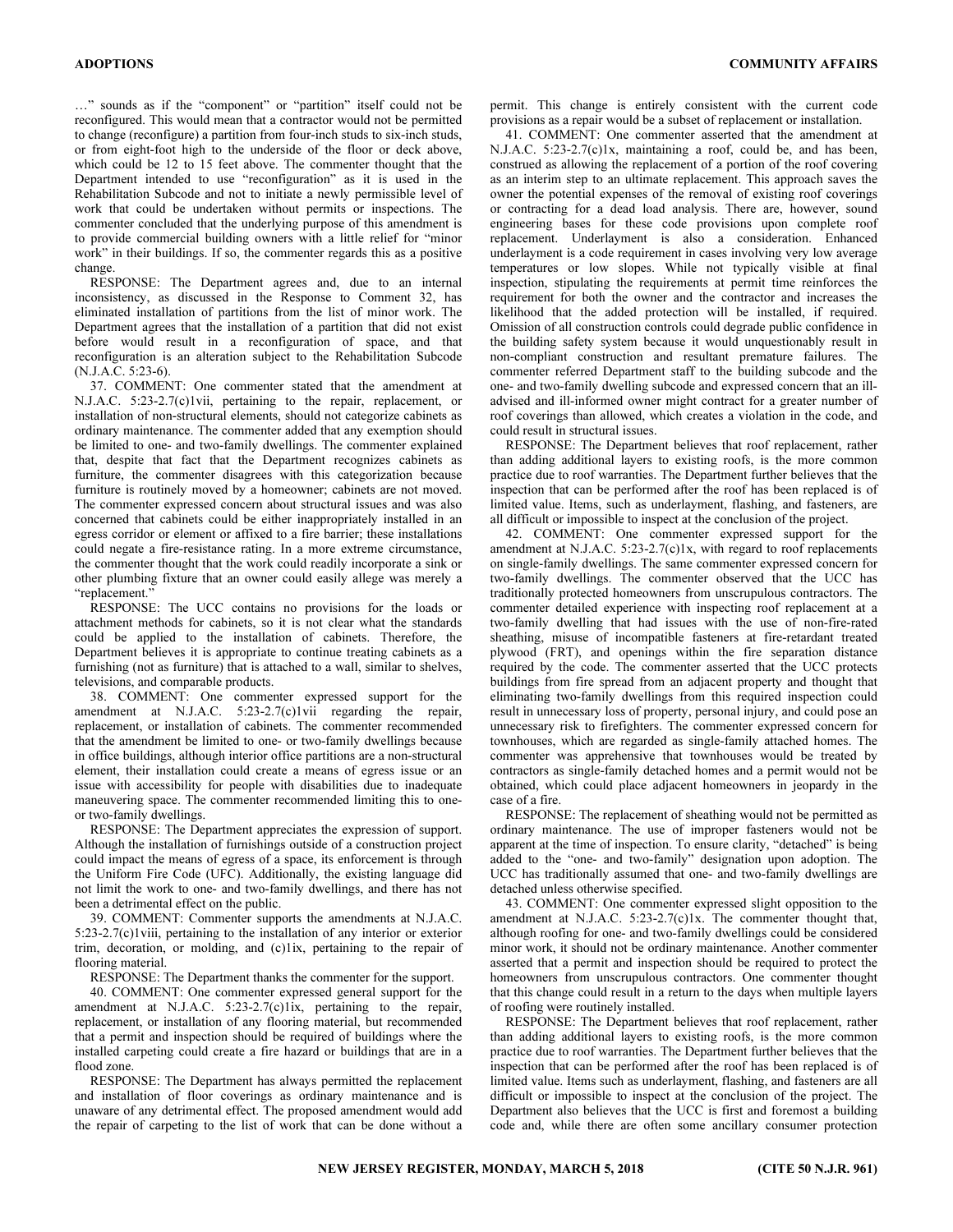benefits, they are not the primary aim of the UCC. Consumer protection is under the jurisdiction of the boards that license contractors, including home improvement contractors; these professional licensing boards are housed in the Division of Consumer Affairs in the Department of Law and Public Safety.

44. COMMENT: One commenter observed that, with regard to the amendment at N.J.A.C. 5:23-2.7(c)1xi, siding would fall into essentially the same category as re-roofing, except that the issues are more firerelated than structural. The commenter pointed out that the UCC has limits on exterior wall finishes based upon fire separation distance. Exterior walls close to property lines might have higher minimum fireand flame-spread requirements than those that are further away. The commenter expressed concern that siding contractors could omit these higher-cost elements when providing an estimate because there would be no permit requirement. This means that there would be little or no chance of the unacceptable condition being discovered prior to completion. The commenter expressed a companion concern with regard to polypropylene siding. The commenter observed that, although this siding is excluded from ordinary maintenance, the commenter thought that it would be difficult, if not impossible, for a local agency to effectively screen this sub-category of work from a much larger pool of siding work. The commenter took exception to the Department's statement that "compliance with the UCC is still required." The commenter expressed doubt that voluntary adherence to the regulations would result.

RESPONSE: There are few restrictions on the use of siding near a property line for one- and two-family dwellings for other than polypropylene. The Department does not believe it is reasonable to require a permit for every siding job because there are restrictions on the use of polypropylene siding. The Department believes that a more reasonable approach is to require a permit for siding that has limitations related to the distance to the property line.

45. COMMENT: One commenter expressed concern about the amendment at N.J.A.C. 5:23-2.7(c)1xi with regard to siding. The commenter observed that there are many kinds of siding, including vinyl, stucco, wood, brick, and stone. The commenter thought that the rulemaking should clarify what types of siding it is discussing. The installation of stucco, brick, and stone are far more involved than vinyl installations. The commenter thought that making all siding except polypropylene ordinary maintenance could create safety issues in the future due to poor installations.

RESPONSE: The Department disagrees. Brick, stucco, and stone are not considered siding. These materials are broadly categorized as "exterior wall finishes" and would either be considered part of the wall construction or a veneer based on their thickness and/or construction. A change in the permit requirements for the use of these materials was not part of this rulemaking.

46. COMMENT: Two commenters expressed concern with and opposition to the expansion of the size of a shed that could be installed without a construction permit. Both commenters were concerned with the possibility that a high-density polypropylene shed would be erected too close to a property line. The commenter stated that existing polypropylene siding in need of repair or replacement should be ordinary maintenance.

RESPONSE: Sheds of the size restrictions in this rule would be considered Group U, and do not need to comply with the property line fire-resistive rating requirements in the one- and two-family dwelling code. The Department does not believe that the change in the size of the shed would increase the risk to public safety. There has been no evidence that the Department is aware of that the location of small garden utility sheds near the property line has been a significant threat to public safety.

47. COMMENT: One commenter took exception to regarding a deck as similar to a porch or stoop. The commenter explained that maintenance could include re-pointing, replacing stone treads or rails, and applying a brick or adhered stone veneer. However, the commenter asserted that replacing an entire stoop raises issues of foundation support, guardrails, handrails, and dimensional uniformity. The commenter stated that replacing a framed porch or deck adds potential failure points to the project: properly sized foundations, support beams

and framing members and, proper attachment and hangers, including corrosion resistance. The commenter pointed out that establishing a maximum height of a deck reduces the severity of the potential failure, but does not address the likelihood of failure. The commenter believes that the public has a right to expect a building code enforcement program to protect against potential failures like these. The commenter expressed an apprehension that, without prior approvals, the local enforcing agency would be in the unenviable position of becoming an enforcer against violators rather than an administrator of building safety and codes.

RESPONSE: The Department agrees with the commenter that the installation of decks should not be considered minor work and has changed the rule upon adoption to remove the creation of decks as minor work. The Department also agrees with the commenter that the complete replacement of a deck should not be considered ordinary maintenance and has changed the rule upon adoption to retain the existing requirements at N.J.A.C. 5:23-2.7(c)1xiii. The Department points out that replacing a stoop has been part of minor work for years and the Department is not aware of problems associated with that designation.

48. COMMENT: Several commenters cautioned that the amendment at N.J.A.C. 5:23-2.7(c)1xiii would affect the Stormwater Management Act, which would present additional risks to the public safety. The commenter added that substandard deck constructions are common, whether at, above, or below the proposed height. Decks present a serious floating debris hazard in flood conditions. There is also the potential for collapse if the methods of construction, support, and attachment to the structure is deficient. The commenter believed that the additional burden cast upon the homeowner to design and inspect his or her own work, the potential for personal injuries and property damage with the complication of litigation and insurance issues outweigh the minor benefit of this amendment. One commenter recommended that "or total replacement of decks" be removed from minor work.

RESPONSE: The Department agrees with the commenter that the complete replacement of a deck should not be considered ordinary maintenance and has changed the rule upon adoption to retain the existing requirements.

49. COMMENT: One commenter expressed support for the amendments regarding decks and recommended that the qualification of 30 inches above grade be relocated to ensure that the maximum height applies to porches, stoops, and decks alike.

RESPONSE: While the Department appreciates the expression of support, the Department has determined that the complete replacement of decks should not be considered ordinary maintenance and that the installation of new decks should not be considered minor work. The rule has been changed upon adoption to retain the existing requirements.

50. COMMENT: One commenter expressed concern that the amendment at N.J.A.C. 5:23-2.17A(c)1iv, could be misconstrued to apply to a change of use or even a change in the character of a building because non-code users, such as building owners, management companies, and realtors, do not understand the categories of work in the Rehabilitation Subcode. The commenter suggested adding the word "or Change of Use or a change in the character of a building or structure" after the cross-reference to N.J.A.C. 5:23-2.7 for clarity.

RESPONSE: The language referenced by the commenter was previously in the rules but was simply relocated without change in the text. The Department is not aware of any confusion caused by the language.

51. COMMENT: One commenter expressed concern about the amendment at N.J.A.C. 5:23-2.7(c)1xv due to experience with poorly installed attic insulations, some of which have caused problems with under ventilation or blocked ventilation, which leads to rotting roof sheathing and mold. Another commenter thought that roll and bat insulation should be required to have a permit to ensure that it is in contact with sheathing or sheetrock.

RESPONSE: Roll and batt insulation has traditionally been allowed to be installed as ordinary maintenance and the Department is not aware of any problems that have arisen due to this designation. The proposed amendment would allow for the installation of blown-in type of insulation. The Department anticipates that allowing blown-in insulation as ordinary maintenance is as reasonable as allowing the installation of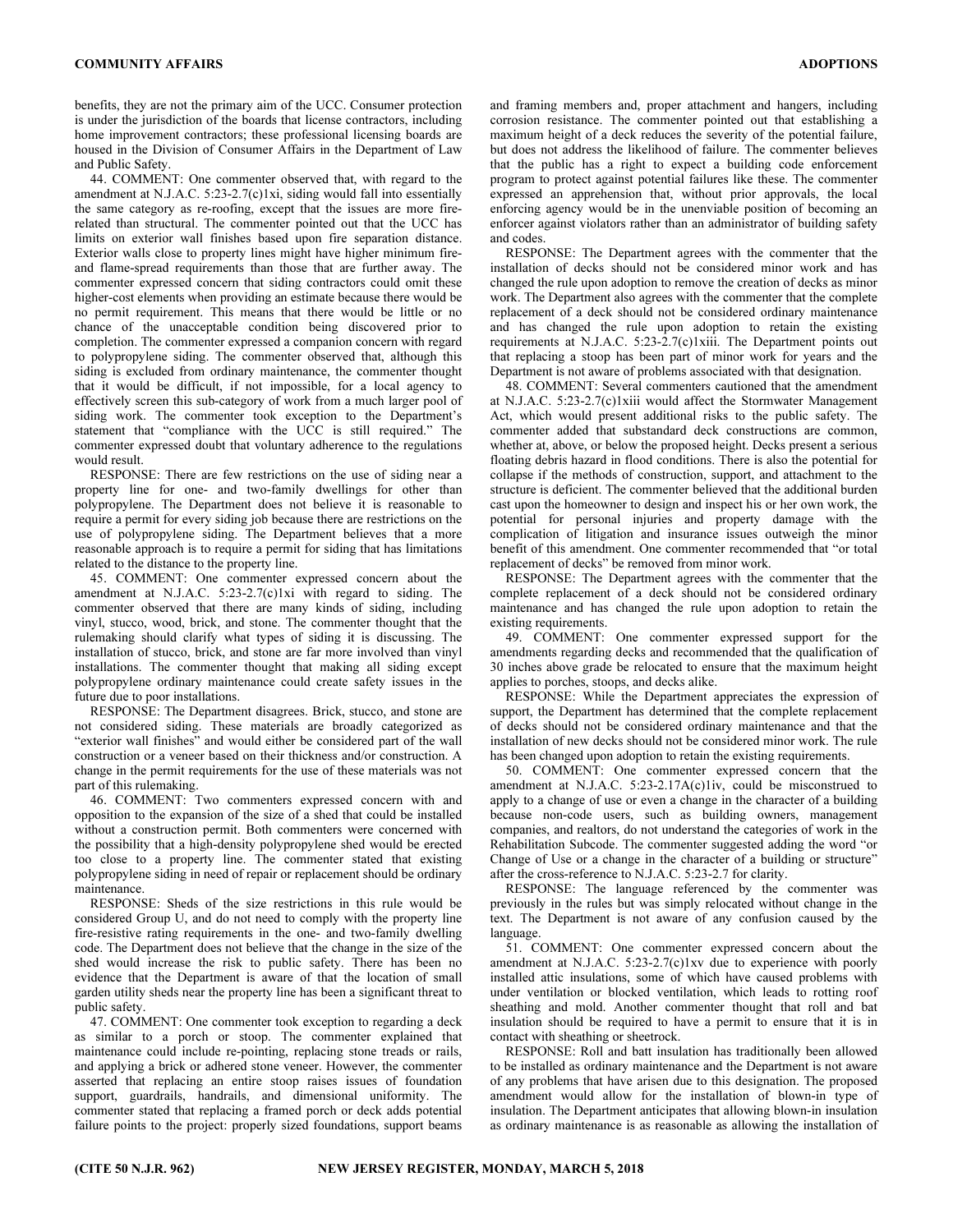roll or batt insulation, which has been categorized as ordinary maintenance for many years.

52. COMMENT: One commenter expressed support for the amendment at N.J.A.C. 5:23-2.7(c)1xv because it would provide much needed relief to building owners if the installation limits were removed or were relaxed. The commenter asked about the significance of the criterion "adjacent to or not more than one and a half inches from an interior finish."

RESPONSE: The Department appreciates the expression of support. The requirement for "adjacent to and not more than one and a half inches from an interior finish" addresses the paper facing found on some roll and batt insulation. Because the facing does not comply with the interior finish requirements, it should not be exposed; furthermore, it should be installed on the winter warm side of the building envelope meaning that it will be on the side of the interior finish.

53. COMMENT: One commenter thought that the use of the word "fixture" in the amendment at N.J.A.C. 5:23-2.17A(c)2 was confusing. The commenter recommended that "plumbing fixtures" include replacement of a "like-with-like" stipulation. This would be particularly important with replacing a boiler or furnace in a one- or two-family dwelling.

RESPONSE: The term "fixture" is defined in the plumbing subcode. Boilers and furnaces are included in N.J.A.C. 5:23-2.17A(c)3, which specifies that the boiler or furnace be of "like capacity."

54. COMMENT: With regard to the amendments at N.J.A.C. 5:23- 2.7(c)2iv, repair of leaks in piping; N.J.A.C. 5:23-2.7(c)2vii, replacement of bath and shower valves; and N.J.A.C. 5:23-2.7(c)2x, replacement of plumbing fixtures, one commenter expressed a concern that allowing unlimited leak repair and valve and fixture replacement could result in abuse by owners and contractors who would seek to avoid or circumvent a permit and inspections. The commenter's concern was based on experience finding non-compliant work that had been undertaken and completed without a permit or an inspection. The commenter also expressed concern about including gas-fired water heaters as plumbing fixtures that are covered by ordinary maintenance because their installation must be properly vented to prevent carbon monoxide leaking into the structure.

RESPONSE: The Department is puzzled by the comment on the replacement of water heaters. The installation of water heaters is minor work in the notice of proposal as it was prior to the rulemaking. The Department continues to believe that the repair of leaks between two successive joints is overly restrictive. The repair of leaks is within the spirit of ordinary maintenance, as are valve and fixture replacements. Fixture replacements are generally not complicated, do not involve sizing issues, and inspections provide limited benefits.

55. COMMENT: One commenter asked whether the amendment at N.J.A.C. 5:23-2.7(c)2iv, which designates "the repair of leaks involving the replacement of piping" as ordinary maintenance, could be construed as allowing the replacement of an entire water service without a permit. The commenter expressed opposition to such a broad change. One commenter recommended that this change be limited to one- or twofamily dwellings.

RESPONSE: The Department continues to believe that the repair of leaks between two successive joints is overly restrictive. The repair of leaks is within the spirit of ordinary maintenance, as are valve and fixture replacements. Fixture replacements are generally not complicated, do not involve sizing issues, and inspections provide limited benefits. Repairing leaking pipes is not a question of interpretation; repairing leaking pipes requires action, and not, as was the case prior to this adoption, when the leaking occurs only between two adjacent joints. Leaks occur in all kinds of buildings and the leaks require repair without delay. The Department believes that it is reasonable to allow the repair of leaks in any building and not only in one- or two-family dwellings.

56. COMMENT: One commenter expressed concern about the amendment at N.J.A.C. 5:23-2.7(c)2vii because the commenter believes that the replacement of a residential shower/bath differs from a commercial building shower/bath replacement. The American Society of Sanitary Engineering (ASSE) has standards for commercial shower/bath valve replacement. The commenter recommends that an inspection of a

commercial building shower/bath valve replacement should be required to protect the safety and welfare of the public.

RESPONSE: As was explained in Response to Comment 5, the Department is allowing the replacement of shower valves in all use groups because the ability of shower valves, regardless of type, to protect bathers is dependent on the owner of the facility ensuring that the the valve and water heater settings have been, and remain, properly adjusted. Requiring a permit for the replacement of the valve will not, in and of itself, protect the public from scalding. Protection of occupants from scalding is the responsibility of the building owner and inspections and permits ensure that such protection is provided only at the time of the inspection. Any adjustment to the valve or the water heater after the inspection can result in a condition that does not comply with the code. Because the owner already has responsibility, without oversight, for the continued functioning of the valve, it is reasonable to rely on the owner to ensure compliance with the code when the valve is replaced.

57. COMMENT: One commenter asked whether the amendment at N.J.A.C. 5:23-2.7(c)2vii applies to pressure reducing valves and expressed opposition to including pressure reducing valves. The commenter supports the change for shower valves and fixture stop valves. Another commenter expressed concern for one- and two-family homeowners and asserted that this work should be performed by a licensed master plumber.

RESPONSE: With regard to the replacement of bath/shower valves and the concern expressed for homeowners, please see the Response to Comment 56. With regard to the requirement that this work be performed by a licensed master plumber, the Department has enforced and will continue to enforce the requirements for a plumbing license when a permit is required, but a permit is not the primary mechanism for enforcing the licensing requirement, which is under the jurisdiction and authority of the Division of Consumer Affairs in the Department of Law and Public Safety.

58. COMMENT: One commenter expressed support for the proposed amendment at N.J.A.C. 5:23-2.7(c)3i. This commenter recommended that, because the code publication cycle often changes section numbers, a broad refence to "as currently adopted in the NEC" should be substituted for the specific code sections.

RESPONSE: The Department believes that, in this case, defining what can be done with precision helps eliminate disputes between contractors and code officials. The Department does agree with the commenter that, as drafted, there will be additional work for the Department to maintain the cross reference, but the Department holds that the clarity that results is worth it.

59. COMMENT: The Department proposed amendments to N.J.A.C. 5:23-2.7(c)3i refers to National Electrical Code (NEC) sections 406.9(A), (A)1, and 406.12, while there is no section  $406.9(A)1$  in the NEC. The Department's notice of proposal published in the New Jersey Register on February 21, 2017, proposed amendment of this section to refer to only section 406.4(D). The reference to section 406.4(D) seems more appropriate. If the Department considers NEC sections 406.13, 406.14, and other sections in the NEC that the Department has not referenced that specify where ground-fault circuit interrupter protection, damp/wet, or tamper-resistant receptacles are required. The Department's deletion of "rated at 20 amps or less and operating at less than 150 volts to ground" is not recommended. Please confirm that the Department considers the replacement of a 347/600 VAC Wye 3 phase switch, a vehicle charging station receptacle, and like or similar items to be ordinary electrical maintenance recognizing the safety concerns. The commenter recommended that the Department change "lighting fixture" to "luminaire" to be consistent with NEC terminology.

RESPONSE: The notice of proposal published on February 21, 2017, was adopted and published in the New Jersey Register on January 16, 2018, at 50 N.J.R. 303(a). The Department appreciates the commenter's observation that the language in that rulemaking is simpler and more accurate; the Department will maintain that text, and not adopt the changes proposed in the instant rulemaking. In the absence of a statement or explanation of the particular concern, the Department cannot comment on the commenter's assertion that deleting the requirement that "rated at 20 amps or less and operating at less than 150 volts to ground" is not recommended. Similarly, the Department cannot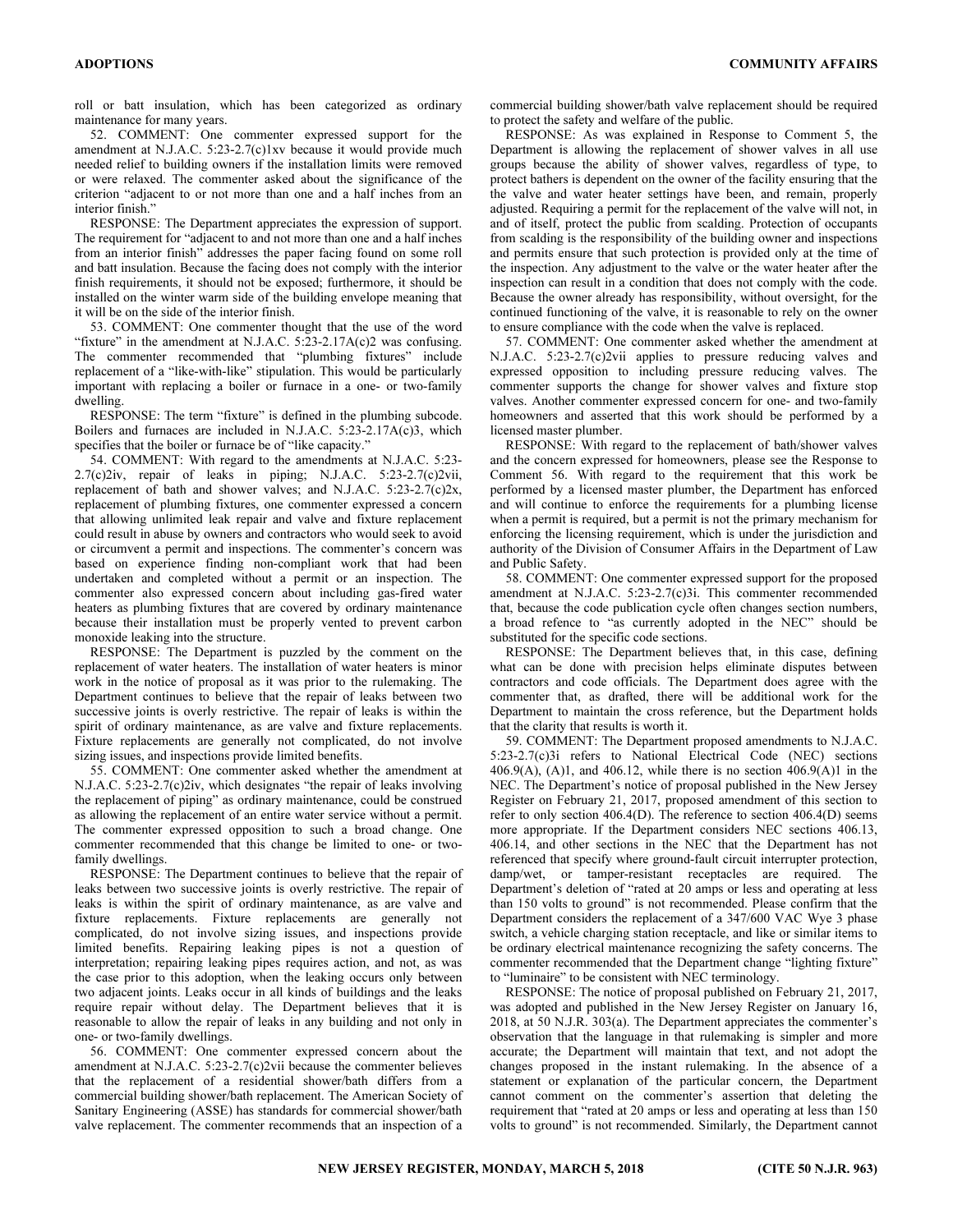comment on unspecified "safety concerns" about a "vehicle charging station receptacle and like or similar items." The Department would like to point out that this section of ordinary maintenance applies to replacement; it does not apply to a new installation.

60. COMMENT: One commenter expressed opposition to the proposed change to N.J.A.C. 5:23-2.7(c)3i because of the potential that companies that are not licensed New Jersey electrical contractors would conclude they may work with voltages above 150V and amperages above 20. The commenter feared that these contractors would think that if no permit were needed, no license would be necessary.

RESPONSE: The Department has enforced and will continue to enforce the requirements for contractors' licenses when a permit is required, but a permit is not the primary mechanism for enforcing the licensing requirement, which is under the jurisdiction and authority of the Division of Consumer Affairs in the Department of Law and Public Safety. The Division of Consumer Affairs is responsible for enforcing licensing requirements for licensed master plumbers; electrical contractors; heating, ventilation, air conditioning, and refrigeration contractors; and home improvement contractors.

61. COMMENT: One commenter expressed support for the amendment at N.J.A.C. 5:23-2.7(c)3v, the replacement of kitchen range hoods. Specifically, the commenter supported the performance standard approach to domestic kitchen hood replacement. However, the commenter recommended further clarification to ensure that replacement of any domestic kitchen hood with a hood that vents to the exterior as a result of the replacement be classified as either minor work or an alteration. The commenter explained that the makeup air that is required for those with capacity above 400 cfm is best incorporated during the design phase and not after a substandard installation has been completed. Integral hood/filter fixtures neither vent to the exterior nor reach the airflow capacity triggering other code provisions. One commenter recommended that the existing installation be required to vent to the exterior and be classified as minor work.

62. COMMENT: Another commenter cautioned against the possible expansion of a range hood system where there is no oversight. A noncompliant expansion could backdraft the water heater and furnace flue gases, which contain deadly carbon monoxide. Because there is no provision for requiring carbon monoxide (CO) detectors in such a basement arrangement, the possibility of the risk of such poor work represents an unacceptable risk to homeowners.

63. COMMENT: One commenter suggested that the Department consider rewording N.J.A.C.  $5:23-2.7(c)3v$ , pertaining to the replacement of kitchen range hoods in dwellings. The commenter questioned whether it was the Department's intent that the replacement of a kitchen range hood with an output of over 400 cubic feet per minute (cfm) would require a permit, while the replacement of kitchen range hoods of 400 cfm or less would be considered ordinary maintenance. The commenter stated that if an existing kitchen range hood in a singlefamily dwelling had an output cfm of over 400 and it is replaced by one of same output, it should be considered ordinary maintenance. The commenter also states that, as proposed, changing a 500 cfm fan to a 400 cfm fan would be considered ordinary maintenance. The commenter stated that the rule text, as proposed, could be misread to allow up to 400 cfm to be added to the former capacity. Finally, the commenter provided many examples of kitchen range hood replacements in various home designs.

64. COMMENT: One commenter questioned why rewording N.J.A.C. 5:23-2.7(c)3v, pertaining to the replacement of kitchen range hoods in dwellings, has been limited to "dwellings," when N.J.A.C. 5:23-2.7(c)5, pertaining to ordinary heating, ventilation, and air conditioning maintenance, has the replacement of motors, pumps, and fans of the same capacity as ordinary maintenance. The commenter made the same comment for N.J.A.C. 5:23-2.7(c)5vi, regarding kitchen range hoods and recommended that the Department review PRN 2017- 029, published February 21, 2017, and pointed out a difference in proposed rule text from that proposal to this one.

RESPONSE TO COMMENTS 61, 62, 63, AND 64: Prior to the publication of the notice of adoption being adopted herein, the Department proposed amendments on February 21, 2017, which were effective on January 16, 2018 (see 50 N.J.R. 303(a)). The rulemaking

that was effective on January 16, 2018, contained a similar amendment to N.J.A.C. 5:23-2.7(c)5vi. In this adoption, in order to ensure clarity and consistency, the rule amendment to N.J.A.C. 5:23-2.7(c)5vi (which deals with ordinary heating, ventilation, and air conditioning maintenance), that was effective on January 16, 2018, is being retained and identical language is also being added at N.J.A.C. 5:23-2.7(c)3v (which deals with ordinary electrical maintenance). Providing the same regulatory language for the same system, whether the work is electrical or mechanical, will lead to a greater understanding of the requirements and improved uniformity of enforcement.

65. COMMENT: One commenter pointed out that the amendment at N.J.A.C. 5:23-2.7(c)3vi would remove the installation of burglar alarms from minor work and add them to ordinary maintenance in one- and two-family dwellings. The commenter stated that to require inspections for the smoke detectors, but not for the combination fire alarm/burglar alarm panel the detectors are connected to would result in no inspection of either, whether wired or wireless detectors are used. The commenter stated that fire protection is too important to not require inspections. The commenter also stated that alarm companies do not want the responsibility of providing the primary fire detection in one- and twofamily dwellings, and instead find ways to consider their devices to be supplemental without ensuring another system can be considered the primary fire detection device. The commenter stated that only the Fire Subcode official is qualified to make that determination and suggested that the Department keep all smoke detectors and smoke alarms connected to a control panel as minor work. The commenter recommended that if the Department were to reject leaving burglar alarms and security systems as minor work, it should clarify that work classified as ordinary maintenance applies only to existing structures, and a permit is needed for these installations in new construction.

RESPONSE: Ordinary maintenance applies to work in existing structures. The new installation of smoke alarm systems is not ordinary maintenance even where other security system features use the same system unless it is in addition to a system that provides the detection required by the code. The replacement of smoke alarm and smoke detector heads are ordinary maintenance (N.J.A.C. 5:23-2.7(c)4i), as are the installation of battery-operated smoke detectors at N.J.A.C. 5:23- 2.7(c)4iii; however, there is no inclusion of the installation of a required fire alarm system other than a battery-operated system as ordinary maintenance.

66. COMMENT: One commenter stated that there appears to be confusion caused by previous direction regarding wireless security systems. The commenter observed that some systems are erroneously considered wireless even if the keypad is wired and the transformer requires running wires and a ground wire is required to bond the system. The commenter thought that a Construction Code Communicator article published in Volume 26, Number 1, did not clarify the confusion.

RESPONSE: The proposed amendment would allow the installation of burglar and security systems in one or two-family dwellings regardless of whether they are wireless. Therefore, the comment on an article in the Construction Code Communicator is beyond the scope of the proposed amendment.

67. COMMENT: One commenter expressed opposition to the amendment at N.J.A.C. 5:23-2.7(c)3vi regarding the installation of burglar alarms and security systems. The commenter thought that this change could cause companies that are not licensed New Jersey electrical contractors or burglar fire alarm contractors to conclude that they may perform this work in one- and two-family dwellings. The commenter thought that their perception might be that if no permit is needed, no license is necessary.

RESPONSE: The Department does not agree that a change in the permit requirement would open the door to unlicensed contractors performing the work. The Division of Consumer Affairs in the Department of Law and Public Safety is charged with enforcing the contractor licensing laws. Also, with regard to the Uniform Construction Code, contractor licensing laws are enforced (by requiring the contractor's license number) when a permit is required and not the other way around; permits are not required in order to enforce contractor licensing laws.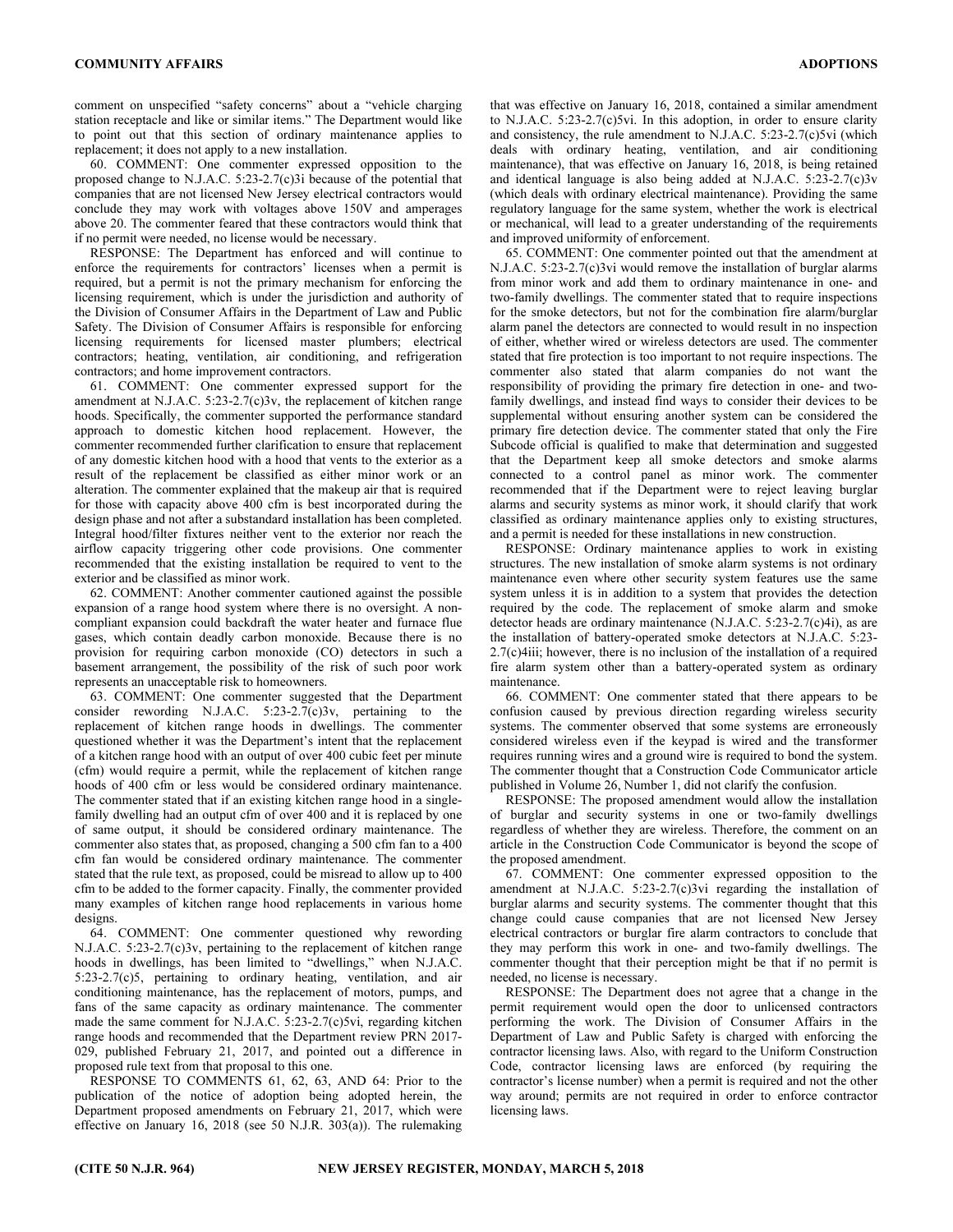68. COMMENT: In relation to the amendment at N.J.A.C. 5:23- 2.7(c)4i, one commenter agreed with the proposed amendment to treat "smoke alarms" the same as "smoke detectors" with regard to ordinary maintenance, specifically when replacing with a like device.

RESPONSE: The Department thanks the commenter for the support.

69. COMMENT: One commenter observed that, in relation to the amendment at N.J.A.C. 5:23-2.7(c)4iii, battery-powered single or multiple station smoke alarms that are not connected wirelessly to a control are readily available to the homeowner at retail outlets. The commenter further observed that national model codes use both the term "smoke detector" and "smoke alarm" (see International Residential Code (IRC)/2015, New Jersey Edition R314.7). The commenter asserted that a distinction must be drawn between smoke alarms and smoke detectors that are connected to a fire alarm system and those that are not. The commenter added that it should be noted that some manufacturers of fire alarm systems have their wireless devices tested to UL 217, Standard for Smoke Alarms, and other manufacturers of fire alarm systems have their wireless devices tested to UL 268, Standard for Smoke Detectors. Both types are installed by licensed companies as part of a fire alarm system. Relying on terminology because it is used in a model code in this case perpetuates misunderstandings about what is required. The commenter asserts that some subcode officials have refused to issue permits for installation of smoke detectors because they say the code requires smoke alarms.

RESPONSE: The term "smoke alarm" is the correct term for what the Department wants to consider as ordinary maintenance. An alarm is a self-contained device that both detects the presence of smoke and alerts the occupants. A detector monitors for the presence of smoke, but relies on other devices for alerting occupants and/or monitors. Because detectors require an additional device to perform the full function, the Department does not consider the new installation of such devices ordinary maintenance. The replacement of a detector with an equivalent device is currently allowed as ordinary maintenance at N.J.A.C. 5:23- 2.7(c)4i.

70. COMMENT: One commenter opposed the amendment at N.J.A.C. 5:23-2.7(c)5ix stating that all chimney linings should be inspected. The commenter pointed out that inspection is not difficult because it requires shining a flashlight up or down a fireplace chimney to verify that the application is uniform, complete, and without any cracks or gaps. The commenter stated that this inspection is a fire safety issue.

RESPONSE: The Department believes that for this particular type of lining system, there is little to inspect. With metal liners, material and size can be checked; these cannot be checked with liquid liners.

71. COMMENT: One commenter expressed support for the amendment at N.J.A.C. 5:23-2.14(b)8, which establishes a permit threshold for sheds and garden-type utility shed with no utilities greater than 200 square feet.

RESPONSE: The Department thanks the commenter for the expression of support.

72. COMMENT: One commenter expressed support for the amendment at N.J.A.C. 5:23-2.17A(b)1 to update the notification options available to a party initiating a minor work project. The commenter added that the applicant should be required to provide the address where the work is taking place.

RESPONSE: The Department appreciates the expression of support. The address is a required part of the notification regarding the project.

73. COMMENT: One commenter opposed the amendment at N.J.A.C. 5:23-2.14(b)8 to eliminate the construction permit requirement for garden-type utility sheds and similar structures (pre-manufactured or site built) under 200 square feet (increasing from 100 square feet). The commenter expressed concern about commercial farm buildings of 200 square feet and recommended that the Department consider increasing the square footage to match the commercial farm buildings section.

RESPONSE: For garden type utility sheds, the commercial farm building code presently allows a structure that is 200 square feet in area or less and 10 feet in height or less to be constructed without a permit at N.J.A.C. 5:23-3.2(d)6, which is consistent with the threshold for garden type utility sheds that are ancillary to residential uses (Groups R-2, R-3, R-4, and R-5) established in the proposed amendments. The Department is unclear if the commenter is advocating a larger threshold for commercial fam buildings, but believes that the current threshold is appropriate for both.

74. COMMENT: One commenter observed that, with regard to the amendment at N.J.A.C. 5:23-2.14(b)8, increasing the allowable size of sheds that do not require a construction permit is reasonable; however, the reliance on "sufficient weight to hold the structure down" is not reasonable in designated flood zone or high wind areas and exposure classifications. The commenter asserted that, in those areas, sheds up to 200 square feet should require footings, permits, and inspections to ensure that they will not be moved by flood waters or winds and create a hazard to adjoining properties or structures.

RESPONSE: The Department did not require footings and foundations for sheds with an area of 100 square feet or less well before Superstorm Sandy. The Department is not aware that there was a significant amount of damage caused by storage sheds during that event. Even if anchored, it is possible that a storage shed would not be able to withstand the hydrodynamic forces on it, so it could become a source of floating debris. Docks, boardwalks, boats, and detritus from damaged buildings are all more significant sources of floating debris.

75. COMMENT: One commenter expressed concern with the amendment at N.J.A.C. 5:23-2.17A(c)1iii, which allows the installation of new partitions without prior review of plans; this commenter thought that this would have health and safety consequences. The commenter expressed particular concern with proliferating illegal and unsafe housing conditions in basements, attics, and living spaces that are now are reconfigured without permits or approvals to create maximum sleeping spaces. The illegal reconfiguration of these spaces has caused inadequate egress, ventilation, a lack of fire detection, and a failure to meet basic housing habitability standards. The commenter believed that the proposed changes at N.J.A.C. 5:23-2.17A(c)4 adding to the scope of electrical work, including the fishing of new conductors, and plumbing work, including "leak repairs" and valve "replacement," would allow entirely new rooms and spaces to be created without review or inspection.

RESPONSE: As discussed in the responses to Comments 32, 33, 34, 35, and 36, upon adoption, in response to those comments and also in response to the discovery of an internal inconsistency in the section, the Department is eliminating the replacement of partitions from ordinary maintenance  $(N.J.A.C. 5:23-2.7(c)1vi)$  and the installation of partitions from minor work (N.J.A.C. 5:23-2.17A(c)1iii). With these changes, the Department believes that it is clear that reconfiguring space in an existing building requires a full permit.

76. COMMENT: One commenter asked that the definition of "security systems" in the National Electrical Code (NEC) be added to the UCC. The commenter believed that this would standardize discussions and decisions about the installation of these systems and the permits and inspections that should be required.

RESPONSE: The Department was unable to find a definition of "security system" in the National Electrical Code (NEC).

77. COMMENT: One commenter recommended that the current notice requirement at N.J.A.C. 5:23-2.17A(b)1 be retained. The commenter thought that allowing electronic communication outside normal business hours could result in confusion because there is often no clear confirmation of receipt. The commenter recommended that a new section on electronic communication be developed and that there be a stipulation that work may not commence until confirmation (verbal or electronic, but not by fax) has been received from the enforcing agency. The commenter added that this comment is also applicable to requested inspections.

RESPONSE: The Department disagrees. An applicant who submits an e-mail to the correct e-mail address is in compliance with the rules and should not need to wait for confirmation of receipt from the local enforcing agency. Waiting for confirmation before starting the project could substantially delay the undertaking of projects. The use of e-mail is not substantially different from the use of an answering machine. The rules have required and continue to require that notification be given, not that receipt is acknowledged.

78. COMMENT: One commenter expressed opposition to the proposed change to N.J.A.C. 5:23-2.17A(c)4, pertaining to electrical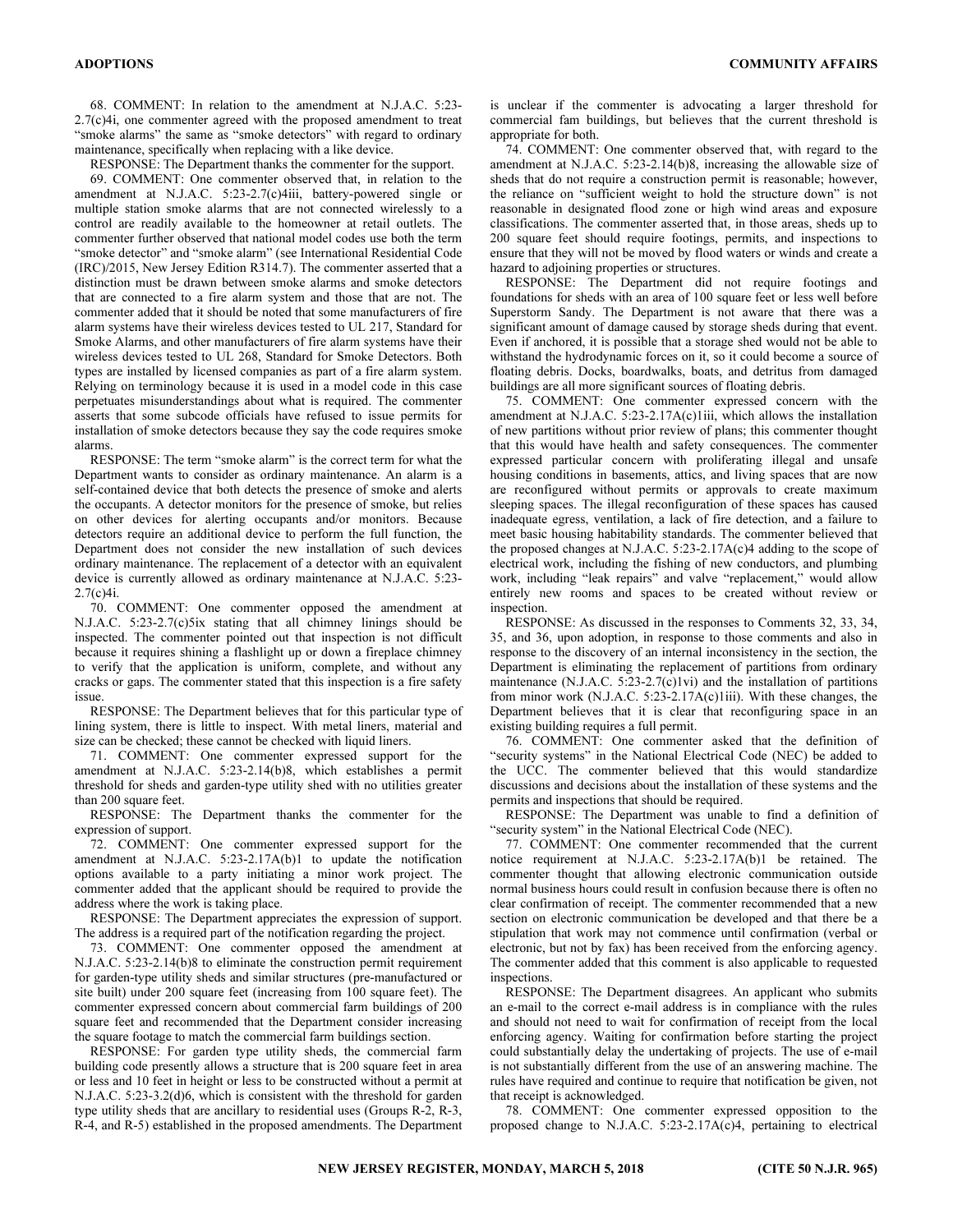minor work, and stated that the Department is proposing changes that impact the original intent of this section. The commenter stated that limiting these electrical minor work items to one- and two-family dwellings is a substantial change, and adds that if the Department understands how many receptacles can be installed on a dwelling unit receptacle branch circuit, the concept of "adequate to support the load" does not relate to dwelling unit receptacles. The commenter stated that the Department's proposed change to delete "125 or 250 volt receptacles or fixtures" and add "outlets" would allow all types of outlets of any voltage to be installed as minor electrical work, and would define an electrical outlet as a point on the wiring system at which current is taken to supply utilization equipment. The commenter questioned whether it was the Department's intent to consider receptacle outlets, lighting outlets, and power outlets as minor work.

RESPONSE: The Department believes that the adding wiring and fixtures in other than one- or two-family dwellings warrants inspections during the progress of work to ensure that the proper wiring methods are used. As written, the paragraph allows for the installation of additional circuits and outlets in one- and two-family dwellings that could affect the capacity of the system. Most residential services limit the voltage of receptacles that are found in one- or two-family dwellings to under 250 volts, such that the elimination of the restriction will have little practical effect.

79. COMMENT: One commenter questioned the Department's amendment that "fishing shall be considered minor work regardless of the number of fixtures/receptacles." The commenter asked whether other methods of installation, in addition to fishing or snaking, such as installing electrical surface raceways, would also be considered minor work. The commenter then asked whether if all the work is done by wire fishing, more than five fixtures or receptacles could be installed. The commenter also asked whether installing device boxes would be considered minor electrical work.

RESPONSE: The rulemaking has specifically limited minor work to fishing, so that other wiring methods, such as surface mounted wiring, would not be designated as minor work. Where fishing is employed, more than five fixtures or receptacles may be added as minor work. Fishing would include the installation of device boxes.

80. COMMENT: One commenter questioned why the Department would limit the replacement of existing wiring with new wiring to oneand two-family dwellings. The commenter asked whether a factory that needed to replace damaged existing wiring to continue operations must shut down until a permit is issued. The commenter stated that the Department's proposed amendment to N.J.A.C. 5:23-2.7(c)3i, that the replacement of an industrial receptacle, switch, or lighting fixture, would be ordinary maintenance, does not seem logical if the replacement of the wiring to the device would need a permit. The commenter then suggested that the electrical minor work and ordinary maintenance be expanded, so that these items are not limited to just one- and two-family dwellings and recommended formatting these sections similar to the formatting of the rehabilitation subcode, N.J.A.C. 5:23-6, by building subcode groups.

RESPONSE: Replacement of wiring with a like material would be considered a renovation and would, therefore, be permitted as minor work in Groups B, F, M, and S based on N.J.A.C. 5:23-2.17A(c)1iv. The replacement of wiring is different from the replacement of a fixture. Ordinary maintenance and minor work have traditionally made distinctions between the installation of plumbing and electrical fixtures and connected wiring and piping. These changes are consistent with that paradigm.

81. COMMENT: One commenter asked whether the amendment at N.J.A.C. 5:23-2.17A(c)2 was faulty. Specifically, the commenter asked whether the Department intended to delete "one- or two-family dwellings" and not simply "one- or two-family" thereby extending the application to all dwellings.

RESPONSE: Yes, the Department's intention in N.J.A.C. 5:23-  $2.17A(c)2$  was to allow for the installation of fixtures in all dwellings and not to limit it to one- and two-family dwellings. The amendment accomplishes this.

82. COMMENT: One commenter took exception to the amendment at N.J.A.C. 5:23-2.17A(d)1, which would reduce the inspection timeframe

for minor work from the current 30 days to a proposed three days. The commenter expressed reservations about requiring code enforcement officials to certify that the work "substantially complies with the UCC." The commenter believes that the certification would be baseless if the project were not evaluated beforehand for code compliance. The commenter expressed grave concern that there would be no plan review or inspections of utility and framing work and offered to work with the Department to draft a more logical proposal. Another commenter expressed concern that requiring minor work inspections to meet the same time-frame as other inspections could cause an inspection backlog. The commenter pointed out that many code enforcement agencies are short-staffed, so that minor work inspections are fit in among more extensive inspections. Eliminating this practice would create additional burdens. The commenter recommended a 10-day or 15-day inspection timeframe.

RESPONSE: The Department believes that the expansion of ordinary maintenance will afford the local enforcing agency to perform minor work inspections in a more timely manner. If these inspections are needed, and the Department believes that they are, a 30-day period between the time the work has been completed and the time an inspection is performed is not reasonable. Because the inspection of minor work is based on what is visible at the time of inspection, the code official will likely only be able to determine that the work "substantially complies" with the code. This language is not new and the Department is not aware of problems that have resulted from its application.

83. COMMENT: The "Social Impact" statement incorrectly asserts that this rulemaking would have a positive social impact. The so-called "clarity of requirements" will not result in "uniformity of enforcement," but rather the dilution of public safety standards. Further, this dilution of public safety standards would allow for unscrupulous and unlicensed contractors to exploit the diluted standards, resulting in unsafe living conditions, overcrowding, and other hazards, and deny local professionals the tools to prevent such results.

RESPONSE: The Department disagrees. Although the Social Impact statement is not part of the rule, the Department believes that the framework behind these amendments is logical and that logic and reason result in well-understood requirements, which, in turn, generate uniformity of understanding and enforcement.

84. COMMENT: The "Economic Impact" statement incorrectly asserts that this rulemaking would have a positive economic impact. The rulemaking could benefit unscrupulous and unlicensed contractors, who could now operate under the radar, but it would not benefit the legitimate and licensed professional contractors. Further, this dilution of public safety standards would ultimately harm residents and taxpayers, who would likely spend more after beginning work without any required zoning permits by subjecting them to potential fines and related zoning code enforcement actions.

RESPONSE: The Department disagrees. Although the Economic Impact statement is not part of the rule, the Department believes that the framework behind these amendments is logical. As has been stated in response to comments on the rulemaking itself expressing concern that unlicensed contractors could proliferate, the UCC is primarily a building code. When a permit is required, the licensed contractor's number must be provided. That has helped enforce the licensing requirements, but it is an ancillary benefit. The determination about when a permit is required is based on the kind and extent of the work; it is not based on whether a licensed contractor is required. The contractor licensing laws are under the jurisdiction and enforcement authority of the Division of Consumer Affairs in the Department of Law and Public Safety.

#### Federal Standards Statement

A Federal standards analysis is not required because the amendments are not being adopted under the authority of, or in order to implement, comply with, or participate in, any program established under Federal law or under a State statute that incorporates or refers to any Federal law, standards, or requirements.

Full text of the adoption follows (additions to the proposal indicated in boldface with asterisks \*thus\*; deletions from proposal indicated in brackets with asterisks \*[thus]\*):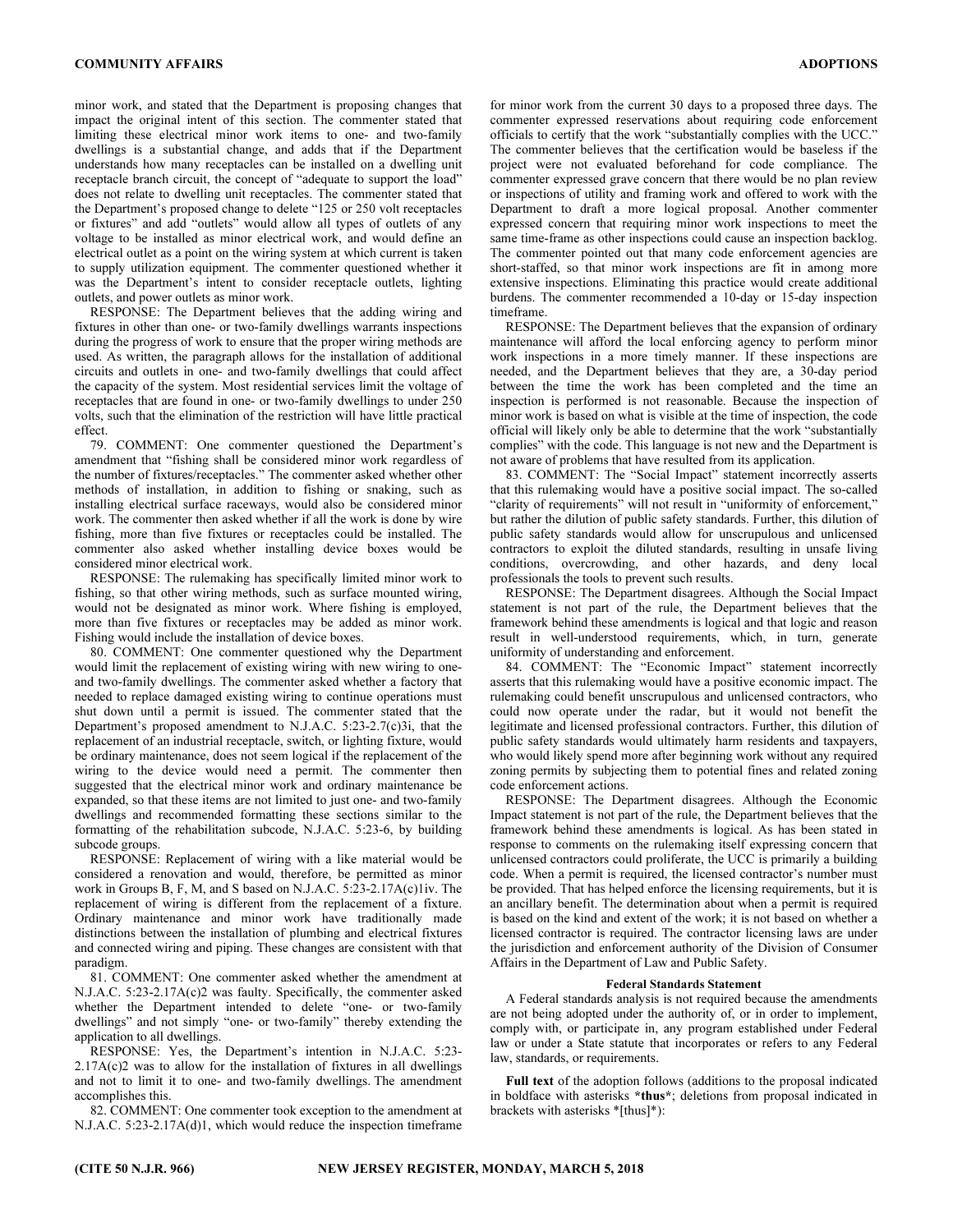(Agency note: The text of N.J.A.C. 5:23-2.7 below reflects the adoption of amendments effective January 16, 2018 (see 49 N.J.R. 306(a); 50 N.J.R. 303(a)).)

#### SUBCHAPTER 1. GENERAL PROVISIONS

5:23-1.4 Definitions

The following words and terms, when used in this chapter, shall have the following meanings unless the context clearly indicates otherwise. . . .

"Minor work" means construction work undertaken in existing structures, requiring no plan review, not altering in any way the structural members of a building and meeting the definition set forth in N.J.A.C. 5:23-2.17A.

#### SUBCHAPTER 2. ADMINISTRATION AND ENFORCEMENT; **PROCESS**

5:23-2.7 Ordinary maintenance

 $(a)-(b)$  (No change.)

. . .

(c) The following items are ordinary maintenance and shall be treated as such by every enforcing agency. No permit for, inspections of, or notice to the enforcing agency of ordinary maintenance shall be required. This is not an all-inclusive listing of ordinary maintenance.

1. Ordinary building maintenance shall include:

i. (No change.)

ii. Installation, repair, or replacement of interior finishes of less than 25 percent of the wall area in a one- or two-family dwelling. This shall include plastering and drywall installation;

(1)-(2) (No change.)

iii.-iv. (No change.)

v. The replacement of any window or door, including garage doors, in the same opening without altering the dimensions or framing of the original opening. This shall include storm windows and storm doors. The replacement of means of egress and emergency escape windows and doors may be made in the same opening without altering the dimensions or framing of the original opening, and shall not reduce the required height, width, or net clear opening of the previous window or door assembly;

vi. The repair or replacement of any non-structural component, such as a partition \*railing\* in one- and two-family dwellings;

vii. The repair, replacement, or installation of any non-structural elements, such as cabinets;

viii. The repair, replacement, or installation of any interior or exterior trim, decoration, or moldings;

ix. The repair, replacement, or installation of any flooring material with a new material;

x. The repair or replacement of existing roof covering on \*detached\* one- and two-family dwellings;

xi. The repair or replacement of existing siding on one- and twofamily dwellings.

(1) Exception: The repair or replacement of polypropylene siding shall not be ordinary maintenance;

xii. The repair or replacement of existing siding with like material not exceeding 25 percent of the total building exterior wall area in other than one- and two-family dwellings.

(1) Exception: The repair or replacement of polypropylene siding shall not be ordinary maintenance;

xiii. The repair or replacement of any part of a deck, porch, or stoop that does not provide structural support for any roof or portion of a building \*[and is not greater than 30 inches above grade level and which is measured from the edge of the deck to any point within 36 inches horizontally to the edge of the open side]\*;

xiv. The repair, replacement, or installation of screens;

xv. The installation of insulation, except foam plastic insulation, when installed adjacent to or not more than one and a half inches from an interior finish;

xvi. The repair, replacement, or installation of exterior gutters and leaders; and

 $*$ [xv.] $*$   $*$ **xvii.** $*$  (No change in text.)

2. Ordinary plumbing maintenance shall include:

i. Replacement of hose bib valves. Replacement hose bib valves shall be provided with an approved atmospheric vacuum breaker;

ii.-iii. (No change.)

iv. Repair of leaks involving the replacement of piping;

v.-vi. (No change.)

vii. Replacement of valves (including shower or combination bath/shower valves);

viii. (No change.)

ix. Replacement of traps;

x. Replacement of fixtures with a similar fixture provided that no change in the piping arrangement is made; and

xi. Replacement of domestic clothes washers and domestic dishwashers.

3. Ordinary electrical maintenance shall include:

i. The replacement of any receptacle, switch, or lighting fixture, or part thereof, not containing emergency battery packs with a like or similar item. Receptacles in locations where ground-fault circuit interrupter protection, damp/wet, or tamper-resistant are required \*[Sections 406.9(A), 406.9(A)(1), and 406.12,]\* shall comply with Section 406.4(D) of the electrical subcode;

ii. (No change.)

iii. Installation of communications wiring in a Class 3 structure, provided that the rearrangement does not involve penetration of a firerated assembly and is not in a hazardous location as defined in Chapter 5 of the electrical subcode;

(1) For the purposes of applying these provisions, communications wiring shall mean any wiring covered by Chapter 8 of the electrical subcode, such as telephone, radio antenna, or coaxial cable TV wiring. Communications wiring shall also include data circuits between computers/information technology equipment, which may be classified as "communications circuits," in accordance with Article 725 of the electrical subcode;

iv. Replacement of domestic dishwashers;

v. Replacement of kitchen range hoods in dwelling \*units\*, provided that the \*replacement\* hood \*[is vented directly to the building exterior and not to a common shaft or is of a recirculating type and provided that the outpost does not increase the former capacity above]\* \*exhaust rate does not exceed the exhaust rate of the existing hood or the exhaust rate of the replacement hood does not exceed\* 400 cubic feet per minute (cfm):

vi. The installation of a burglar alarm, security system, or doorbell in one- and two-family dwellings; and

vii. The installation of a plug-in landscape irrigation unit under 30 volts at one- or two-family dwellings.

4. Ordinary fire protection maintenance shall include:

i. The replacement of any sprinkler or smoke alarm, smoke detector, or heat detector head with a like device;

ii. (No change.)

iii. The installation of battery-powered smoke alarms; and

iv. (No change.)

5. Ordinary heating, ventilation, and air conditioning maintenance shall include:

i.-iii. (No change.)

iv. Repair of air conditioning equipment and systems;

v. Repair or replacement of control devices for heating and air conditioning equipment;

vi. Replacement of kitchen range hoods in dwelling units, provided \*that\* the replacement hood exhaust rate does not exceed the exhaust rate of the existing hood or the exhaust rate of the replacement hood does not exceed 400 cfm;

vii. Replacement of domestic clothes dryers serving, and located within, dwelling units, provided that no change in fuel type, pipe size, or location or electrical characteristics is required;

viii. Replacement of domestic stoves and domestic ovens in dwelling units, provided no change in fuel type, pipe size, or location or electrical characteristics is required; \*[and]\*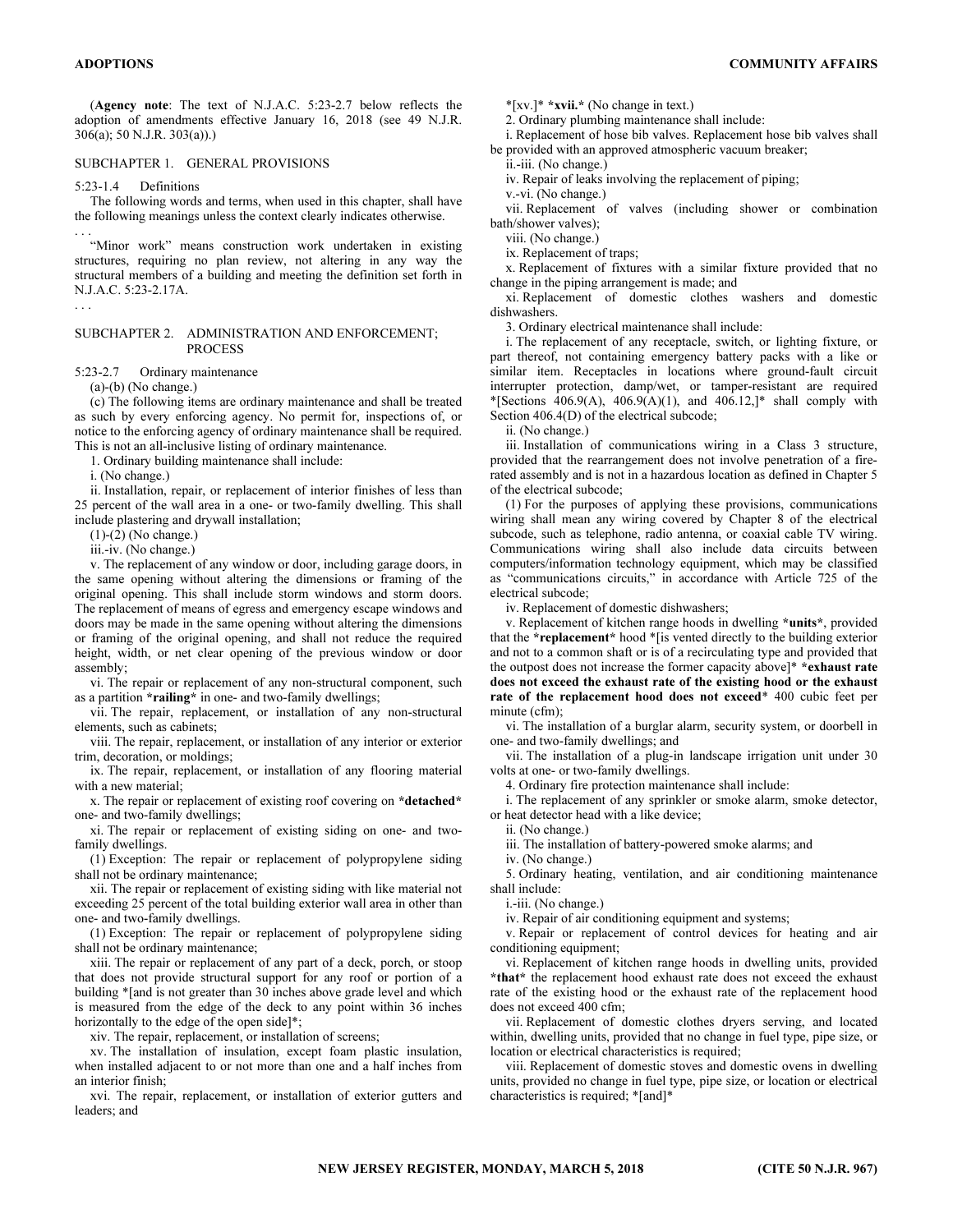ix. The replacement of bathroom exhaust fans in dwelling units\*[.]\*\*; and\*

\*[ix.]\* \*x.\* The application of liquid applied lining material inside an existing chimney.

6. (No change.)

5:23-2.14 Construction permits—when required

(a) (No change.)

(b) The following are exceptions from (a) above:

1.-7. (No change.)

8. A construction permit for building work shall not be required for garden-type utility sheds and similar structures that are 200 square feet or less in area, 10 feet or less in height, and accessory to buildings of Group R-2, R-3, R-4, or R-5 and which do not contain a water, gas, oil, or sewer connection. A construction permit for electrical work shall be required, when applicable.

9.-10. (No change.)

(c)-(g) (No change.)

5:23-2.17A Minor work

(a) (No change.)

(b) Notice of work; application:

1. Notice of minor work shall be oral or written and submitted in person or electronically to local enforcement agency and shall be given before work commences;

2. In addition to the notice, the owner or his or her agent shall be required to file a permit application. The completed permit application shall be delivered in person or by mail to the enforcing agency, within five business days from the date of the notice. The fee shall be paid prior to the issuance of the construction permit.

(c) Minor work:

1. Minor work shall mean and include:

i. The construction or total replacement of any \*[deck,]\* porch\*[,]\* or stoop that does not provide structural support for any roof or portion of a building \*[and is not greater than 30 inches above grade level and which is measured from the edge of the deck to any point within 36 inches horizontally to the edge of the open side]\*;

ii. (No change.)

iii. Repair\*[,]\* \*or\* replacement\*[, or installation]\* with no reconfiguration \*of space\* of any non-structural component such as a partition in structures other than one- and two-family dwellings; \*or\*

iv. Repair and/or renovation work in a Group B, Group F, Group M, or Group S occupancy performed in accordance with N.J.A.C. 5:23-6, but shall not include work categorized as ordinary maintenance pursuant to N.J.A.C. 5:23-2.7\*[;]\*\*.\*

2. Minor work shall also mean and include the replacement of any existing plumbing piping work with new and approved material of like capacity; the installation of drinking fountains and condensate drains in existing structures; the replacement of existing water heaters with new ones of like capacity; and the new installation of fixtures in existing space of dwellings where the new installation of additional fixtures can be accommodated with no increase in the size of the water distribution system, water service, or house drain\*[;]\*\*.\*

3. Minor work shall also mean and shall include the replacement of existing boilers, warm air furnaces, air conditioning units, and air conditioning condensing units with new appliances of like capacity\*[;]\*\*.\*

4. Minor work shall also mean and include new electrical work incidental to the installation of air conditioning, equipment, clothes dryers, and ranges or ovens in one and two-family dwellings; the installation of five or fewer outlets where existing circuits and/or available space for circuits and service are adequate to support the load in one and two-family dwellings (fishing shall be considered minor work regardless of the number of fixtures/receptacles); the replacement of existing wiring with new wiring of the same capacity in one- and twofamily dwellings provided that the new wiring shall be of a type approved for the use by the code\*[;]\*\*.\*

5. Minor work shall also mean and include the following:

i. (No change.)

ii. The installation of a radon mitigation system provided no new electrical work is required;

iii. The installation of a burglar alarm, security system, or doorbell in structures other than one- and two-family dwellings.

(1) Exception: Controlled, delayed, or sensor released egress doors;

iv.-v. (No change.) 6.-7. (No change.)

(d) Inspection of minor work:

1. Inspections shall be required for minor work and the enforcing agency shall inspect any such work within three business days of the request for inspection;

i. (No change.)

2. (No change.)

# $\overline{\phantom{a}}$ (a)

## DIVISION OF CODES AND STANDARDS Notice of Administrative Correction Uniform Construction Code Rooming and Boarding Houses Additional Rules Regarding Persons with Alzheimer's Disease or Related Disorders or Other Forms of Dementia

#### N.J.A.C. 5:27-13.1

Take notice that the Department of Community Affairs (Department) proposed and adopted amendments to N.J.A.C. 5:27-13.1, effective January 16, 2018. See 49 N.J.R. 1276(a); 50 N.J.R. 310(a). The amendment to this section added a new subsection (a) to state that cooperative sober living residences are not to be regulated by N.J.A.C. 5:27-13. This notice of proposal was published in the New Jersey Register on June 5, 2017. Subsequent to the publication of the notice of proposal, effective August 1, 2017, the Department filed a notice of readoption for the chapter, however, the Department specifically did not readopt N.J.A.C. 5:27-13. See 49 N.J.R. 2920(a). In the notice of readoption, the Department specifically stated that "Subchapter 13, Additional rules regarding persons with Alzheimer's disease or related disorders or other forms of dementia, is not being readopted as jurisdiction over facilities serving persons with Alzheimer's disease or other forms of dementia was transferred to the Department of Health, pursuant to P.L. 2015, c. 125."

Therefore, in the final notice of adoption of the June 5, 2017 notice of proposal, the Department, in addition to other changes made at that time, should have indicated it was not adopting the proposed amendment to Subchapter 13, as that subchapter was no longer part of its rules, as it expired on September 2, 2017.

This notice of administrative correction is published pursuant to N.J.A.C. 1:30-2.7.

 $\overline{\phantom{a}}$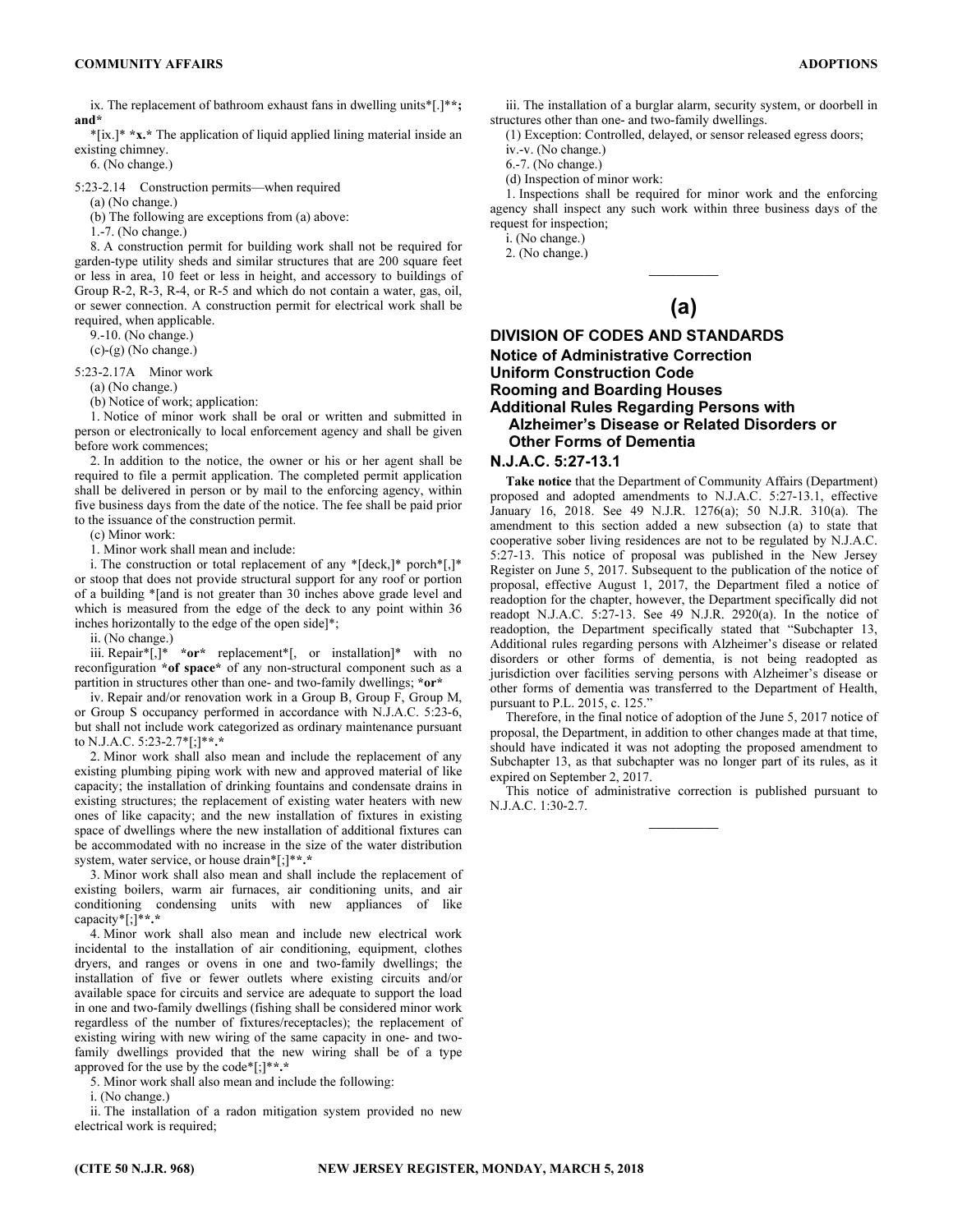"Maintenance" means the replacement or mending of existing work with equivalent materials or the provision of additional work or material for the purpose of the safety, healthfulness and upkeep of the structure and the adherence to such other standards of upkeep as are required in the interest of public safety, health and welfare.

"Manufactured home" means a structure with respect to which the manufacturer has filed a certification required by the Secretary of the United States Department of Housing and Urban Development and which complies with the standards established under 42 U.S.C. §§5401 et seq.

"Manufacturing, production, and process equipment" means all equipment employed in a system of operations for the explicit purpose of the production of a product. Manufacturing, production, and process equipment shall include, but is not limited to, the following:

1. Electrical generation equipment, such as turbines, condensors, generators, and the like;

2. Electrical transmission equipment such as transformers, capacitors, regulators, switchgears, and the like;

3. Air pollution equipment, such as scrubbers;

4. Metal working equipment, such as castings, screen machines, grinders, lathes, presses, drills, welders, and the like;

5. Material handling equipment, such as rollers, control belts, and the like;

6. Packaging equipment, such as bottling machines;

7. Process drying equipment, such as ovens, kettles, fans, and the like;

8. Finishing equipment, used for such purposes as heat treatment, plating, painting, and the like;

9. Petrochemical refinery/plant equipment used for distillation, conversion, treatment, and blending;

10. Electric, steam, pneumatic- or hydraulic-actuated equipment, such as motors, pumps, compressors, and the like;

11. Tanks which constitute part of a controlled industrial process, including those tanks containing flammable and combustible liquids, together with the dikes surrounding the tanks;

12. All piping used to transport products to and between industrial processes; any piping connected to the potable water supply downstream of an appropriate backflow prevention device; and any piping located upstream of the first joint at the outlet of the equipment or upstream of the indirect connection to the sanitary or storm sewer;

13. Pipe racks, hangers, and the like that support the process piping and the storage racks for the raw materials and finished products. Building structural systems supporting the racks, hangers, storage loads, and the like are excluded from the definition of process equipment, except that pipe support units that include a foundation and support steel shall be included as process equipment when they do not transfer loads to structures whose main function is other than supporting process pipe;

14. Boilers, pressure vessels, furnaces, and the like used exclusively for industrial process;

15. Pre-wired and/or pre-engineered (bearing name plate) electro-mechanical equipment or machinery used exclusively for an industrial process; and

16. Electrical work which forms a part of the power or control system of industrial process equipment, up to the point where that work connects to the plant electrical distribution system. Such a point shall be considered a suitable junction box, panel board, disconnect switch, or a terminal box which constitutes the final connection to the factory-installed equipment wiring. Where these items are not supplied as a part of the equipment, they shall be subject to local enforcing agency jurisdiction.

"Minor work" means construction work undertaken in existing structures, requiring no plan review, not altering in any way the structural members of a building and meeting the definition set forth in N.J.A.C. 5:23-2.17A.

"Municipality" means any city, borough, town, township or village.

"Municipal Procedures Manual" means the book established by the Commissioner, effective January 1, 1984, and any subsequent revisions, detailing the steps to be followed in completing, processing and filing the standards forms, logs and reports required for administration and enforcement of the State Uniform Construction Code.

"Operative date" means the date upon which the Department and local enforcing agencies shall enforce, and all parties shall comply with, an effective rule. Unless otherwise provided in the notice of adoption published in the New Jersey Register, the effective date is the operative date.

"Ordinary maintenance" means restoration or improvement of a routine or usual nature which is done by replacing a part of, or putting together, something that is worn or broken in a building, electrical, plumbing, heating, ventilation or air conditioning system and meeting the definition set forth in N.J.A.C. 5:23-2.7.

"Owner" means the owner or owners in fee of the property or a lesser estate therein, a mortgagee or vendee in possession, an assignee of rents, receiver, executor, trustee, lessee or any other person, firm or corporation, directly or indirectly in control of a building, structure or real property and shall include any subdivision thereof of the State.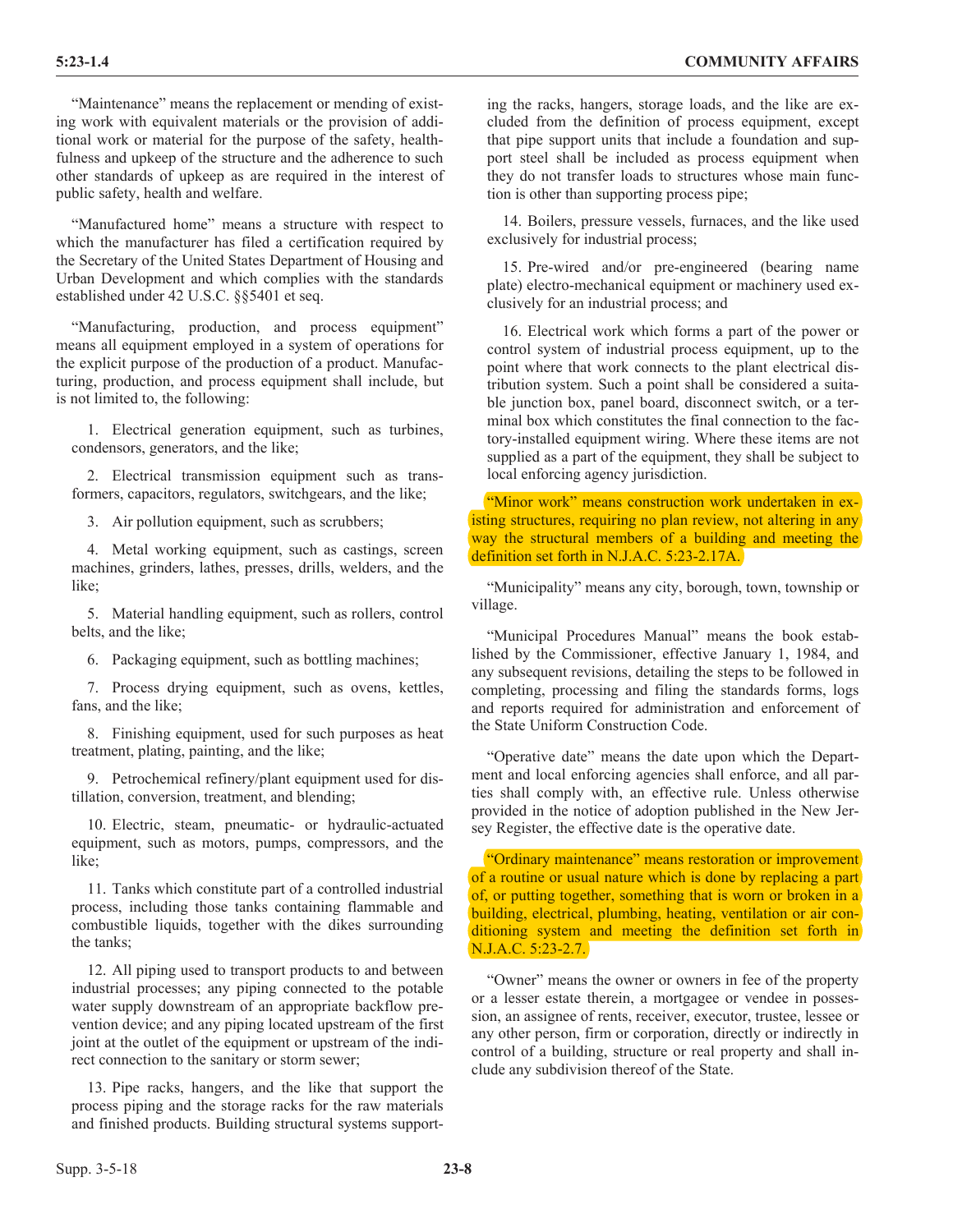essary to apply for and be issued a Certificate of Occupancy. This shall be a dual Certificate of Occupancy to allow Use Group R-1 in addition to the existing use of the building. Any facility that accommodates six or fewer overnight stays within a calendar year shall obtain a permit under the Uniform Fire Code, N.J.A.C. 5:70. Group overnight stays in Use Groups F, H and S shall be prohibited.

3. The use of an existing structure as a "special amusement building," as defined in the building subcode, shall be a change in the character of use of the existing building. The building or portion thereof shall be required to comply with N.J.A.C.  $5:23-6.31(a)5vii$ .

i. Exception: The use of an existing structure or portion thereof as a special amusement building for not more than 15 days in a calendar year provided that a permit for such use has been issued by the local fire official pursuant to the Uniform Fire Safety Act, N.J.S.A. 52:27D-192 et seq.

Amended by R.1985 d.16, effective February 4, 1985.

- See: 16 N.J.R. 3073(b), 17 N.J.R. 275(a).
- (a) Added text: "or fire safety" and "or minimum housing standard or regulation".
- Amended by R.1993 d.662, effective December 20, 1993.
- See: 25 N.J.R. 3891(a), 25 N.J.R. 5918(a).
- Amended by R.1995 d.144, effective March 20, 1995 (operative July 1, 1995).
- See: 26 N.J.R. 2698(a), 26 N.J.R. 3524(a), 27 N.J.R. 1180(a).
- Amended by R.1995 d.611, effective December 4, 1995 (operative April 4, 1996).
- See: 27 N.J.R. 3257(a), 27 N.J.R. 4884(a).
- Amended by R.1998 d.28, effective January 5, 1998.
- See: 29 N.J.R. 3603(a), 30 N.J.R. 129(a).
- New heading "Change of use"; rewrote (b); added "Rehabilitation Subcode" in (b)1; deleted (b)1i through (c).
- Amended by R.2002 d.255, effective August 5, 2002.
- See: 33 N.J.R. 4177(a), 34 N.J.R. 2783(a).
- In  $(b)$ , added 2.
- Amended by R.2003 d.157, effective April 21, 2003.
- See: 34 N.J.R. 4247(a), 35 N.J.R. 1663(b).
- In (b), added 3.
- Administrative correction.
- See: 35 N.J.R. 5062(a).
- Amended by R.2004 d.423, effective November 15, 2004.
- See: 36 N.J.R. 3004(a), 36 N.J.R. 5090(a).

In (b)3, deleted "temporary or permanent" preceding "use of an existing structure" in the first sentence, and deleted "the building subcode and fire protection subcode requirements of" preceding the NJAC reference in the last sentence, of the introductory paragraph, added i. Amended by R.2006 d.120, effective April 3, 2006.

See: 37 N.J.R. 3753(a), 38 N.J.R. 1567(a).

Added (b)1i.

Amended by R.2018 d.021, effective January 16, 2018.

See: 49 N.J.R. 306(a), 50 N.J.R. 303(a).

In the introductory paragraph of (b), substituted "provided below" for "herein provided"; and in (b)1, inserted a comma following "issued" and added the second sentence.

#### **Case Notes**

Civil rights action challenging township actions regarding use of property as church were not ripe for adjudication until township planning board decided site plan application and any need for variance. Trinity Resources, Inc. v. Township of Delanco, D.N.J.1994, 842 F.Supp. 782.

## **5:23-2.7 Ordinary maintenance**

(a) Ordinary maintenance to structures may be made without filing a permit application with or giving notice to the construction official.

(b) Ordinary maintenance shall not include any of the following:

1. The cutting away of any wall, partition or portion thereof;

2. The removal or cutting of any structural beam or bearing support;

3. The removal or change of any required means of egress, or rearrangement of parts of a structure affecting the exitway requirements;

4. Any work affecting structural or fire safety;

5. Any work that will increase the nonconformity of any existing building or structure with the requirements of the regulations;

6. Addition to, or alteration, replacement or relocation of:

i. Any standpipe;

ii. Water supply, sewer, drainage, gas, soil, waste, vent or similar piping;

iii. Electrical wiring, except that the following shall be considered ordinary electrical maintenance:

(1) Communications wiring in a Class 3 structure provided that the installation does not involve the alteration or penetration of a fire-rated assembly and is not in a hazardous location as defined in Chapter 5 of the electrical subcode.

(A) For the purposes of applying this provision, communications wiring shall mean any wiring covered by Chapter 8 of the electrical subcode. Communications wiring shall also include data circuits between computers/information technology equipment, which may be classified as "communications circuits," in accordance with Article 725 of the electrical subcode; or

iv. Mechanical or other work affecting public health or general safety; or

7. Any work undertaken for the purpose of lead abatement.

(c) The following items are ordinary maintenance and shall be treated as such by every enforcing agency. No permit for, inspections of, or notice to the enforcing agency of ordinary maintenance shall be required. This is not an allinclusive listing of ordinary maintenance.

1. Ordinary building maintenance shall include: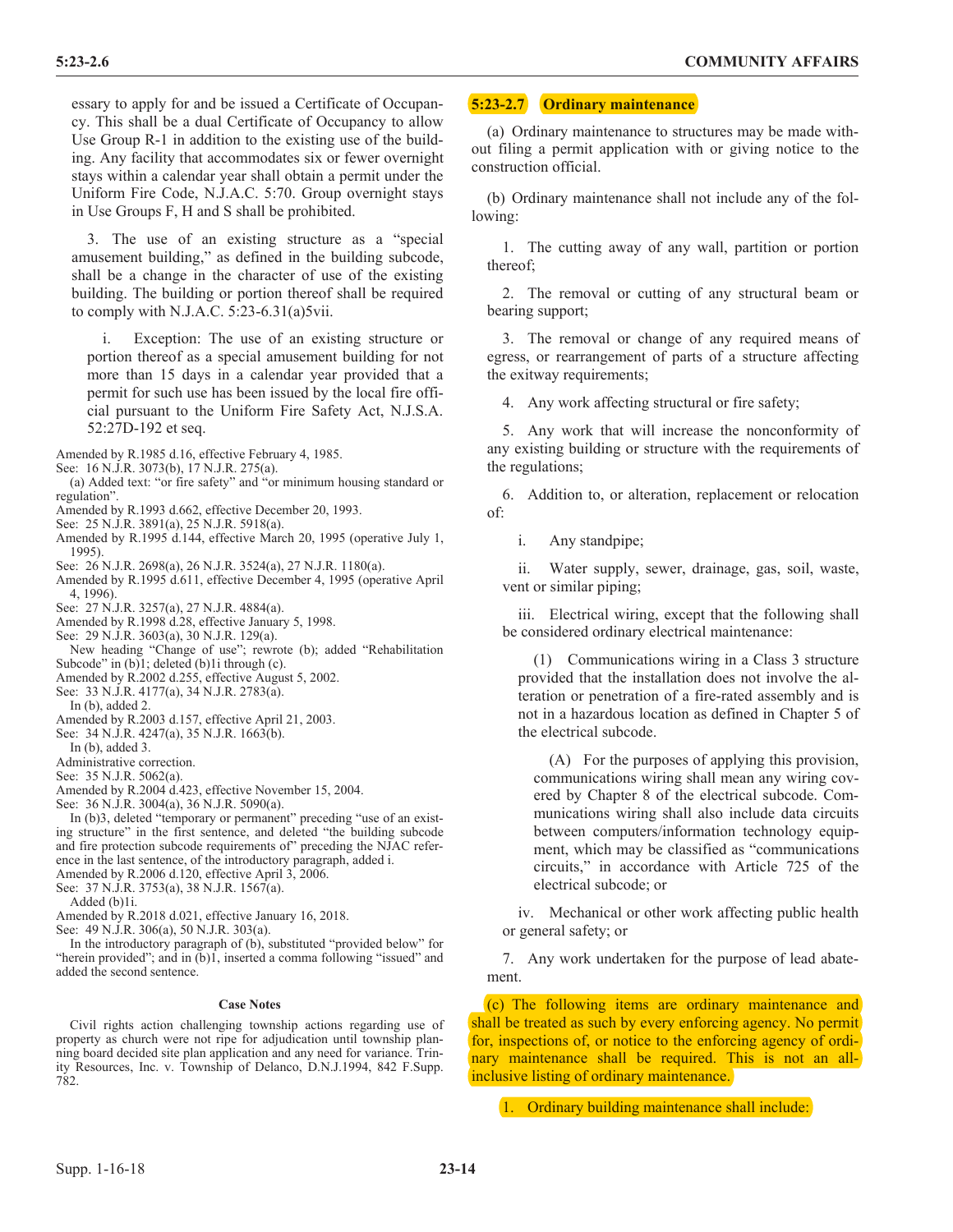i. Exterior and interior painting;

ii. Installation, repair, or replacement of interior finishes of less than 25 percent of the wall area in a one- or two-family dwelling. This shall include plastering and drywall installation;

(1) Vinyl wall covering of any amount is ordinary maintenance;

(2) Paneling shall not be considered ordinary maintenance;

iii. Wall papering at any location;

iv. The replacement of glass in any window or door. However, the replacement glass shall be of a type and quality that complies with the minimum requirements of the code;

v. The replacement of any window or door, including garage doors, in the same opening without altering the dimensions or framing of the original opening. This shall include storm windows and storm doors. The replacement of means of egress and emergency escape windows and doors may be made in the same opening without altering the dimensions or framing of the original opening, and shall not reduce the required height, width, or net clear opening of the previous window or door assembly;

vi. The repair or replacement of any non-structural component, such as a partition railing in one- and twofamily dwellings;

vii. The repair, replacement, or installation of any non-structural elements, such as cabinets;

viii. The repair, replacement, or installation of any interior or exterior trim, decoration, or moldings;

ix. The repair, replacement, or installation of any flooring material with a new material;

x. The repair or replacement of existing roof covering on detached one- and two-family dwellings;

xi. The repair or replacement of existing siding on one- and two-family dwellings.

(1) Exception: The repair or replacement of polypropylene siding shall not be ordinary maintenance;

xii. The repair or replacement of existing siding with like material not exceeding 25 percent of the total building exterior wall area in other than one- and two-family dwellings.

(1) Exception: The repair or replacement of polypropylene siding shall not be ordinary maintenance;

xiii. The repair or replacement of any part of a deck, porch, or stoop that does not provide structural support for any roof or portion of a building;

xiv. The repair, replacement, or installation of screens;

xv. The installation of insulation, except foam plastic insulation, when installed adjacent to or not more than one and a half inches from an interior finish;

xvi. The repair, replacement, or installation of exterior gutters and leaders; and

xvii. The installation of a storable spa or hot tub that is provided with a lockable safety cover that complies with ASTM F1346.

2. Ordinary plumbing maintenance shall include:

i. Replacement of hose bib valves. Replacement hose bib valves shall be provided with an approved atmospheric vacuum breaker;

ii. Refinishing of existing fixtures. Relining of fixtures shall not be considered to be ordinary maintenance;

iii. Replacement of ball cocks. Replacement ball cocks must be an approved anti-siphon type;

iv. Repair of leaks involving the replacement of piping;

v. Clearance of stoppages;

vi. Replacements of faucets or working parts of faucets;

vii. Replacement of valves (including shower or combination bath/shower valves);

viii. Replacements of working parts of valves, including, but not limited to, shower or combination bath/shower valves;

ix. Replacement of traps;

x. Replacement of fixtures with a similar fixture provided that no change in the piping arrangement is made; and

xi. Replacement of domestic clothes washers and domestic dishwashers.

3. Ordinary electrical maintenance shall include:

i. The replacement of any receptacle, switch, or lighting fixture, or part thereof, not containing emergency battery packs with a like or similar item. Receptacles in locations where ground-fault circuit interrupter protection, damp/wet, or tamper-resistant are required shall comply with Section 406.4(D) of the electrical subcode;

ii. Repairs to any installed electrically operated equipment such as doorbells, communication systems, and any motor operated device. Provided, however, that if fire protection systems are interrupted for repairs the fire official shall be notified in accordance with the building subcode;

iii. Installation of communications wiring in a Class 3 structure, provided that the rearrangement does not involve penetration of a fire-rated assembly and is not in a hazardous location as defined in Chapter 5 of the electrical subcode;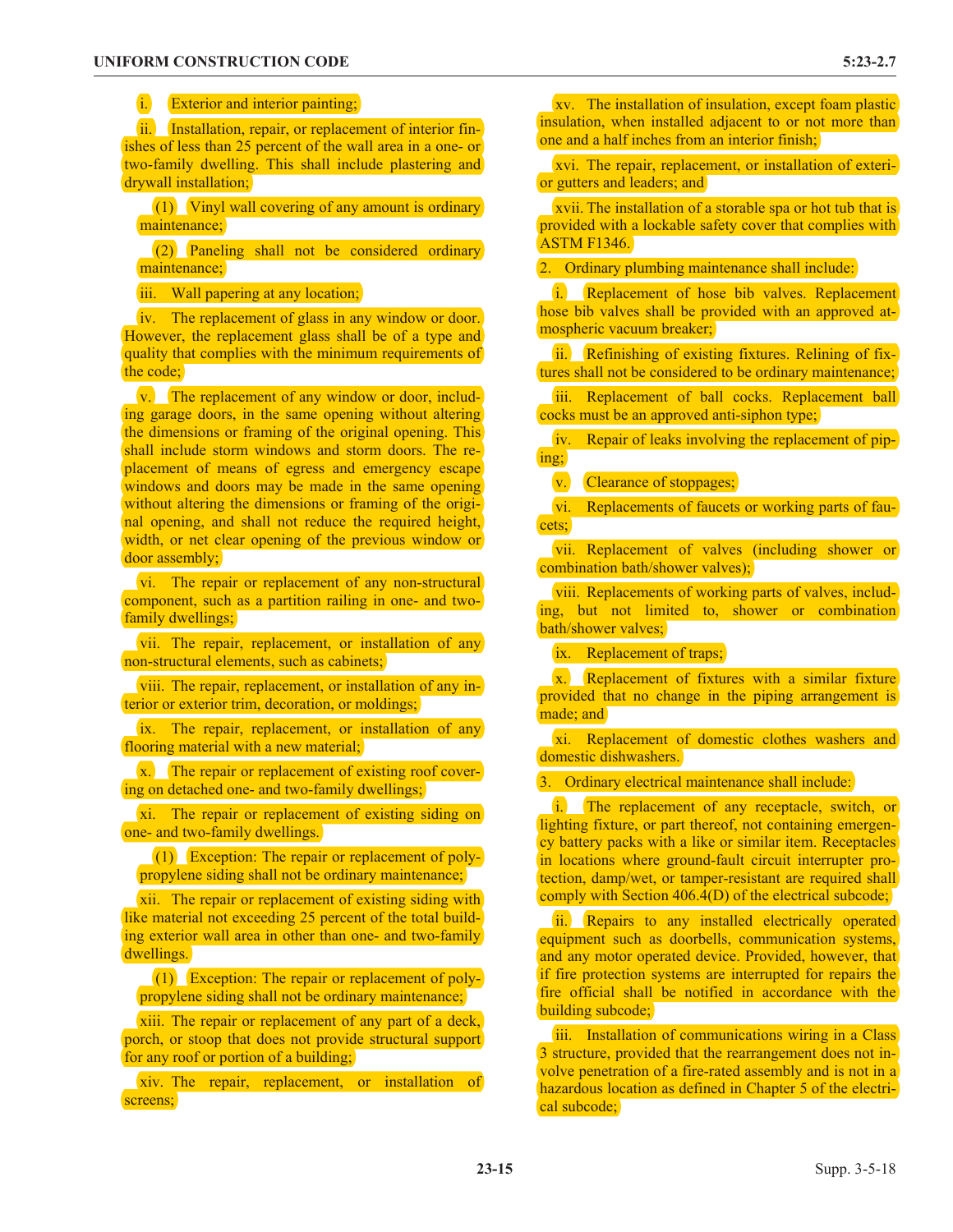(1) For the purposes of applying these provisions, communications wiring shall mean any wiring covered by Chapter 8 of the electrical subcode, such as telephone, radio antenna, or coaxial cable TV wiring. Communications wiring shall also include data circuits between computers/information technology equipment, which may be classified as "communications circuits," in accordance with Article 725 of the electrical subcode;

iv. Replacement of domestic dishwashers;

v. Replacement of kitchen range hoods in dwelling units, provided that the replacement hood exhaust rate does not exceed the exhaust rate of the existing hood or the exhaust rate of the replacement hood does not exceed 400 cubic feet per minute (cfm);

vi. The installation of a burglar alarm, security system, or doorbell in one- and two-family dwellings; and

vii. The installation of a plug-in landscape irrigation unit under 30 volts at one- or two-family dwellings.

4. Ordinary fire protection maintenance shall include:

i. The replacement of any sprinkler or smoke alarm, smoke detector, or heat detector head with a like device:

ii. The repair or replacement of any component of a fire alarm or smoke and heat detection equipment (other than the replacement of a fire alarm control panel);

iii. The installation of battery-powered smoke alarms; and

iv. The installation of battery-powered or plug-in type carbon monoxide alarms.

5. Ordinary heating, ventilation, and air conditioning maintenance shall include:

i. Replacement of motors, pumps and fans of the same capacity;

ii. Repair and replacement of heating, supply and return piping and radiation elements, which does not require rearrangement of the piping system;

iii. Repair and replacement of duct work;

iv. Repair of air conditioning equipment and systems;

v. Repair or replacement of control devices for heating and air conditioning equipment;

vi. Replacement of kitchen range hoods in dwelling units, provided that the replacement hood exhaust rate does not exceed the exhaust rate of the existing hood or the exhaust rate of the replacement hood does not exceed 400 cfm;

vii. Replacement of domestic clothes dryers serving, and located within, dwelling units, provided that no change in fuel type, pipe size, or location or electrical characteristics is required;

viii. Replacement of domestic stoves and domestic ovens in dwelling units, provided no change in fuel type, pipe size, or location or electrical characteristics is required:

ix. The replacement of bathroom exhaust fans in dwelling units; and

x. The application of liquid applied lining material inside an existing chimney.

6. Ordinary elevator maintenance shall include:

i. The following work on elevator brakes:

(1) Installation of new linings;

(2) Replacement of brake switches, brake stand pivot bushings, and bearings or the reaming out and use of oversized pins. Replacement or repair of brake magnets, magnet coils and/or core sleeves;

(3) Renewal of phase splitting coils; and

(4) Re-babbitting of brake pin holes (gearless), and realigning of brake stands to pulleys.

ii. The following controller/selector repairs:

(1) Installation of overload relays and potential switches, and installation or replacement of reverse phase relays;

(2) Replacement of damaged resistance tubes, grids, broken controller panel sections, main power or brake rectifiers, power and light transformers, and microprocessor printed circuit boards. Replacement or reconditioning of dash pots and retarders;

(3) Renewal of switch bases, armatures, hinge pins, coils, contacts and shunt leads; and

(4) Adjustment of controller to original design specifications.

iii. The following work on motor generators:

(1) Installation of four stem brush rigging on exciter, installation or renewal of bearing oil gauges, and renewal of sleeve or ball bearings;

(2) Replacement of generator armatures, commutators, commutator brushes, and turning down and undercutting of commutators;

(3) Rewinding of generator armatures, stators and field controls;

(4) Removal for testing on a work bench, reinsulating, banding and reinstallation of motor generators; and

(5) Repair of solid state drives and adjustments of generator compounding.

iv. The following work on hoist motors:

(1) Installation or renewal of bearing oil gauges, renewal of sleeve or ball bearings, and re-babbitting of sleeve bearings (gearless);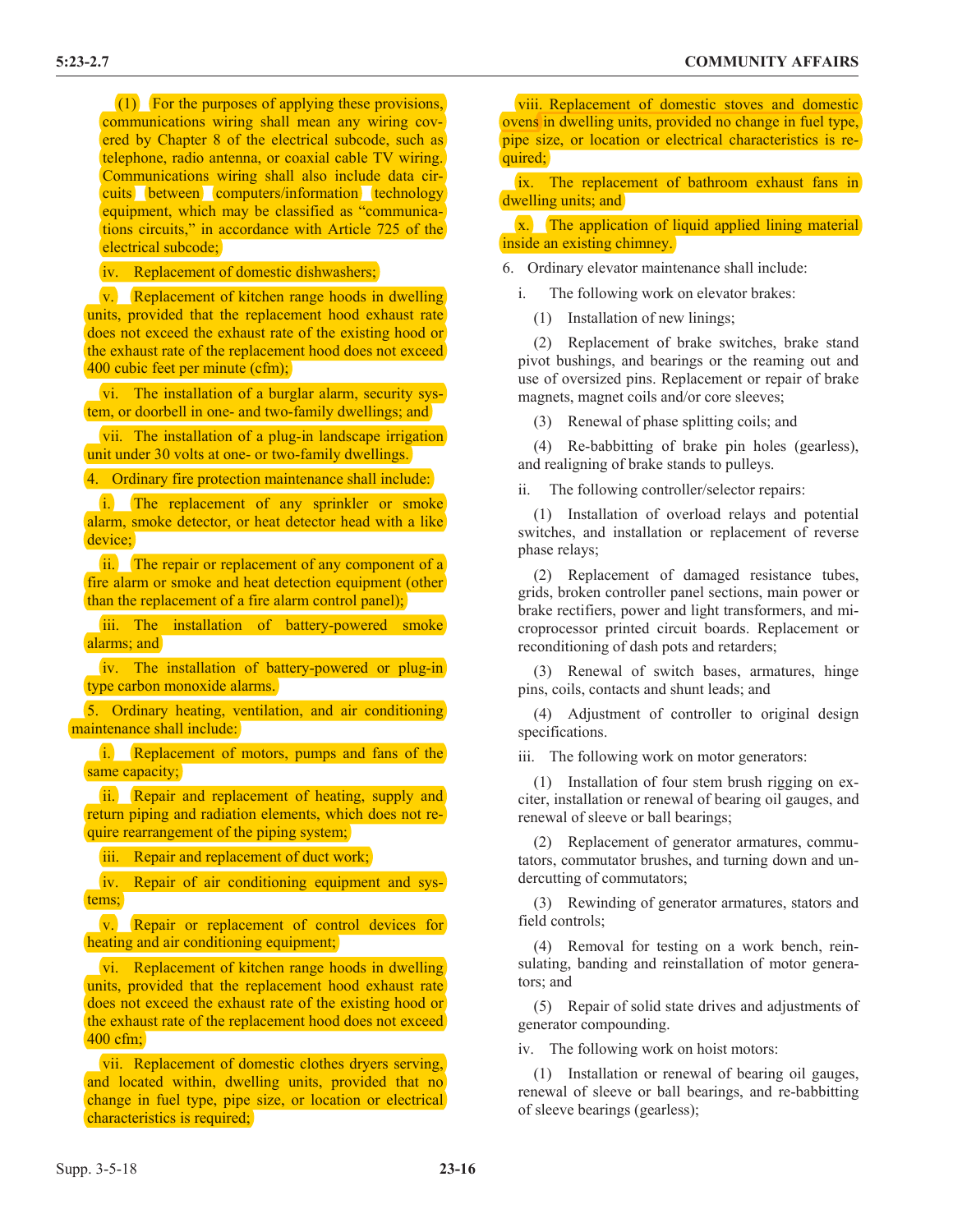(2) Replacement of motor armatures, rotors, motor collector rings, commutators, commutator brushes, and turning down and undercutting of commutators;

(3) Rewinding of stators, armatures, and field coils; and

(4) Removal for testing on a work bench, reinsulation, banding and reinstallation of hoist motors and realignment of motors to worm shafts.

v. The following work on machines:

(1) Installation of new demountable drive sheave rims, new drive shafts, new integral drive sheaves, split couplings;

(2) Replacement of worms, gears, worm shaft housings, thrust bearings, thrust housings, external ring gears and pinions, machine drums, solid drive sheaves with demountable drive sheaves, and sheave bearing. Replacement or repair of stop motion switches, slack cable switches, replacement of drive sheave linings. Regrooving of drive sheaves;

(3) Re-babbitting of main bearings, external gears and bearings, and worm shaft housings;

(4) Renewal of sleeve bearings, drum buffers, and drum shafts;

(5) Re-securing of loose brake pulleys and realignment of brake pulleys, with motor gear shaft; and

(6) Removal of bearing shims.

vi. The following work on suspension means, compensating ropes and compensating chains:

(1) Replacement or re-socketing of hoist ropes and replacement of compensating ropes or chains, governor ropes, and hitches; and

(2) Shortening of hoist ropes due to a rope stretch.

vii. The following work on governors:

(1) Re-calibration, sealing, and reconditioning of governors; and

(2) Replacement or reconditioning of governor rope tension sheaves.

viii. The following work on overhead, deflector, car and counterweight sheaves:

(1) Replacement or repair of sheaves, sheave bearings and sheave shafts; and

(2) Re-babbitting of sheave bearings.

ix. The following work on hoistways:

(1) Replacement of traveling cables and other hoistway wiring;

(2) Repair of counterweights, hoistway switches, hydraulic pistons, oil lines in the pit, and repacking of packing glands; and

(3) Repair or replacement of hoistway door equipment, rollers relating cables, gibs, hall buttons, lanterns, position indicator stations, and all existing related equipment, selector tapes, cables, dust covers, toe guards and hoistway fascia, and repair or replacement of all existing pit equipment with like equipment.

x. The following work on rails and guides:

(1) Realignment or replacement of main or counterweight rail sections with like products; and

(2) Repair or replacement of guide shoe liners or car and counterweight guides with like product.

xi. The following work on cabs:

(1) Installation or replacement of main and auxiliary car operating panels, emergency lighting, communication devices, door protective and reopening devices, car position indicators, and in-car lanterns;

(2) Repair or replacement of operating station on top of cars, door operating devices, motors, linkages, hangers, etc., hoistway door drive mechanisms, clutches, etc., side emergency exit latching devices and electrical switches, floor leveling and selector drive devices, terminal slow down and limiting devices, load weighing devices (on top of car and under car isolation), keyless entry and security devices, top of car intrusion devices, closed-circuit TV surveillance devices, lighting fixtures in the car on top of the car and under the car; and

(3) Replacement of ceilings with code approved materials, and of door sills, cab flooring, walls and panels with materials equivalent to those being replaced in respect to weight and fire resistance.

Amended by R.1993 d.487, effective October 4, 1993.

See: 25 N.J.R. 2159(a), 25 N.J.R. 4592(a).

Amended by R.1993 d.580, effective November 15, 1993.

See: 25 N.J.R. 3692(a), 25 N.J.R. 5145(c).

Amended by R.1995 d.381, effective July 17, 1995.

See: 27 N.J.R. 970(a), 27 N.J.R. 2715(a).

Amended by R.1999 d.424, effective December 6, 1999. See: 31 N.J.R. 2428(a), 31 N.J.R. 4001(c).

Substituted references to ordinary maintenance for references to ordinary repairs throughout; and in (a), substituted a reference to permit applications for a reference to applications.

Amended by R.2004 d.131, effective April 5, 2004.

See: 35 N.J.R. 5336(a), 36 N.J.R. 1755(a).

Recodified former 5:23-9.3(a) as new (c), and inserted "building" preceding "maintenance" in the introductory paragraph of 1, inserted "or replacement" preceding "of any non-structural member" in vi, substituted "shall" for "will" preceding "be permitted under" in viii and substituted "maintenance" for "repairs" in 3i.

Amended by R.2004 d.467, effective December 20, 2004.

See: 36 N.J.R. 2122(a), 36 N.J.R. 5709(b).

In (b), substituted "Ordinary" for "Such" preceding "maintenance" in the introductory paragraph and rewrote 6iii; in (c), rewrote 3iii.

Amended by R.2007 d.39, effective February 5, 2007 (operative July 1, 2007).

See: 38 N.J.R. 3706(a), 39 N.J.R. 370(a).

In (c)3i, substituted ", including" for ". Replacement of" and deleted "in the electrical subcode, shall not be considered ordinary electrical maintenance" following "required".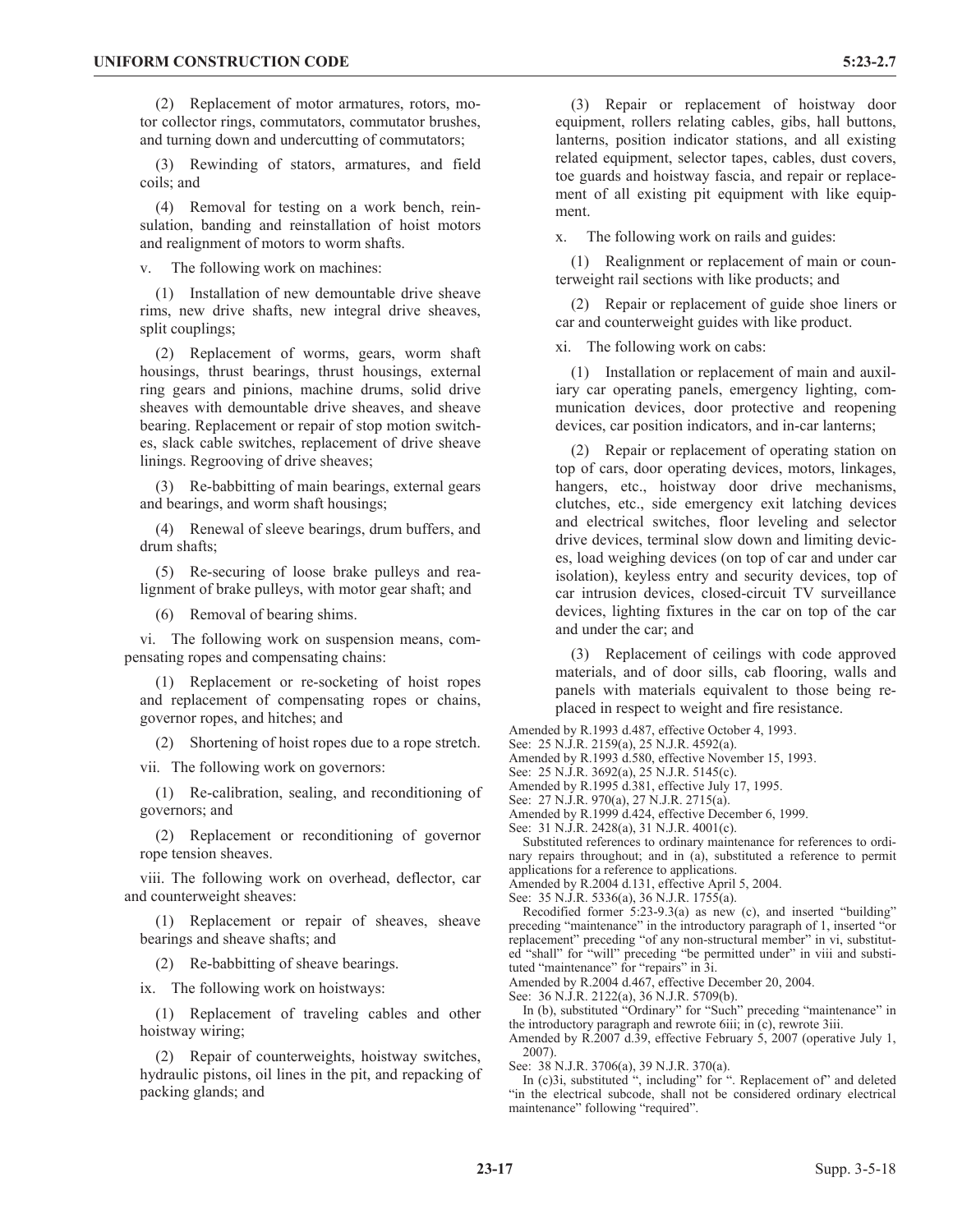#### **5:23-2.12 Final decision on variations**

The appropriate subcode official(s) shall make the final determination with respect to matters within their jurisdiction. The construction official shall notify the applicant of that determination. Whenever an application for a variation shall result in contradictory or inconsistent determinations by different subcode officials having jurisdiction pursuant to N.J.A.C. 5:23-3, the construction official shall rule as to which subcode official's determination shall be final, and shall notify the applicant of that ruling. Whenever the construction official shall be certified in a particular subcode, he may modify the determination of the subcode official.

#### **5:23-2.13 Authority to grant variations**

The enforcing agency with plan review responsibility shall have the sole authority to grant variations.

#### **5:23-2.14 Construction permits—when required**

(a) It shall be unlawful to construct, enlarge, repair, renovate, alter, reconstruct or demolish a structure, or change the use of a building or structure, or portion thereof, or to install or alter any equipment for which provision is made or the installation of which is regulated by this chapter without first filing an application with the construction official, or the appropriate subcode official where the construction involves only one subcode, in writing and obtaining the required permit therefor.

1. Notwithstanding any provision of (b) below to the contrary, a permit shall be required for any work to abate violations cited in a Notice of Violation and Order to Terminate (F213) issued after a certificate of occupancy has been issued.

2. A permit is required when undertaking a project involving lead abatement for which a lead abatement clearance certificate is required pursuant to N.J.A.C. 5:23-  $2.23(p)$ .

(b) The following are exceptions from (a) above:

1. Ordinary maintenance as defined in N.J.A.C. 5:23- 2.7 shall not require a permit or notice to the enforcing agency;

2. Minor work as defined by N.J.A.C. 5:23-2.17A shall require a permit. However, work may proceed, upon notice to the enforcing agency, before the permit is issued;

3. Emergency work not involving lead abatement, except that notice shall be given as soon thereafter as is practicable, and a permit shall be applied for not later than 72 hours thereafter.

4. Exceptions to permit requirements for temporary structures, tents, tensioned membrane structures, canopies, and greenhouses are as follows:

i. Temporary structures: A construction permit is not required for the erection, operation or maintenance of any temporary structures (excluding tents, tensioned membrane structures, canopies, and greenhouses) covering an area less than 120 square feet, including all connecting areas or spaces with a common means of egress or entrance and which remain in place for less than 180 days;

ii. Tents, tensioned membrane structures, and canopies: A construction permit is not required for tents, tensioned membrane structures, and canopies that meet all of the criteria in (b)4ii(1) through (5) below. Tents, tensioned membrane structures, and canopies meeting the following criteria shall be subject to the permitting requirements of the Uniform Fire Code (N.J.A.C. 5:70- 2.7).

(1) The tent, tensioned membrane structure, or canopy is 140 feet or less in any dimension and 16,800 square feet or less in area whether it is one unit or is composed of multiple units;

(2) The tent, tensioned membrane structure, or canopy remains in place or will remain in place for fewer than 180 days;

(3) The tent, tensioned membrane structure, or canopy is used or occupied only between April 1 and November 30;

(4) The tent, tensioned membrane structure, or canopy does not have a permanent anchoring system or foundation; and

(5) The tent, tensioned membrane structure, or canopy does not contain platforms or bleachers greater than 11 feet in height.

iii. A temporary greenhouse, also called a "hoophouse" or "polyhouse," meeting the criteria stated in N.J.A.C. 5:23-3.2(d), shall not require a permit.

iv. Regardless of whether the tent, tensioned membrane structure, canopy, or greenhouse requires a permit, a permit shall be required for any electrical equipment, electrical wiring or mechanical equipment that would otherwise require a permit.

5. A gas utility company shall not be required to obtain a permit or give notice to the enforcing agency for the replacement of interior gas utility company-owned metering (meter and related appurtenances) with exterior gas utility company owned-metering provided that the work is performed by qualified employees of the gas utility company.

When the work is performed by a contractor hired by the gas utility, the following shall apply:

(1) The contractor must be a licensed master plumber or a licensed heating, ventilation, air conditioning, and refrigeration contractor;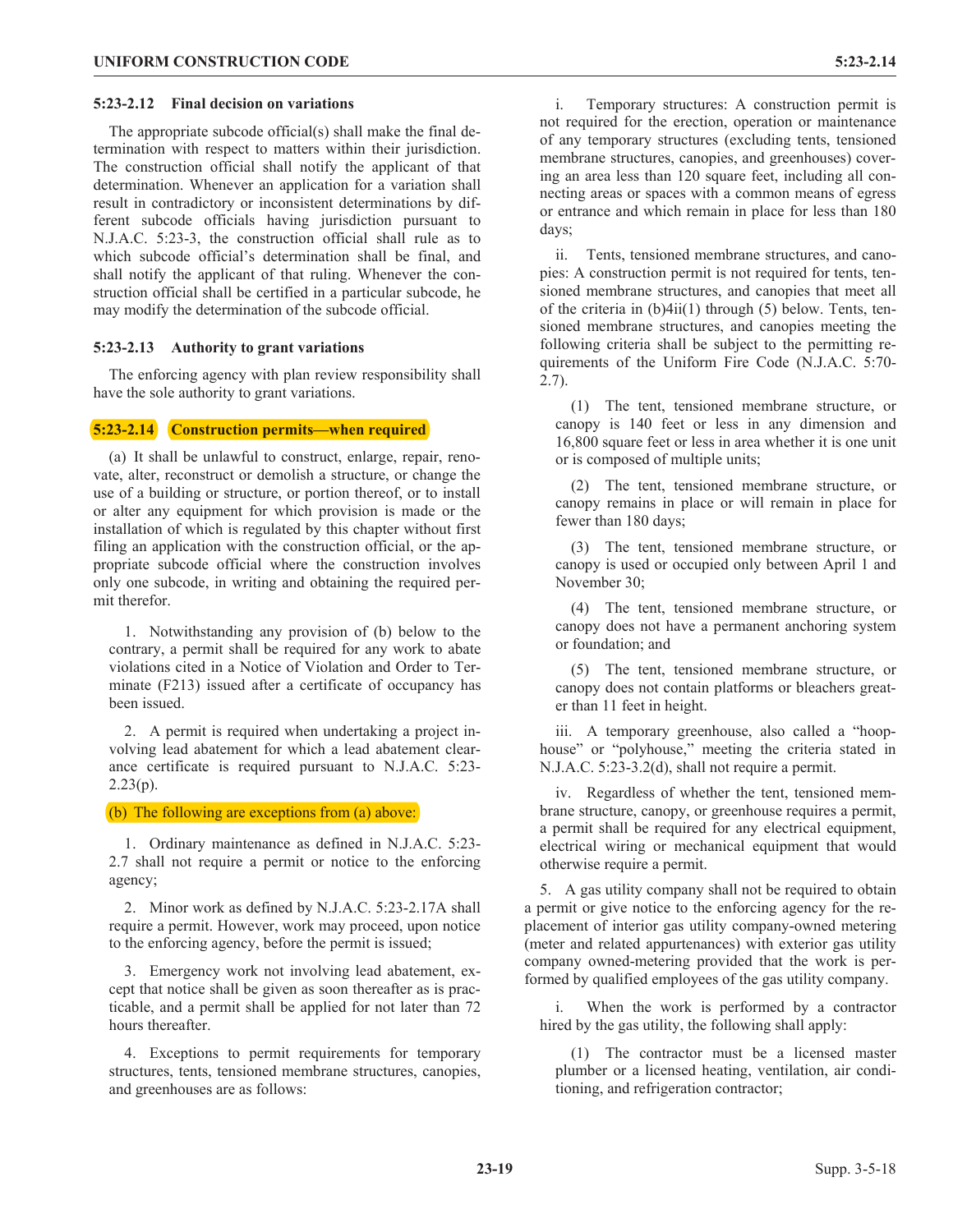(2) The utility company must have in place a quality control program, staffed by employees of the utility company, to oversee the work of the contractor. The quality control personnel will inspect and provide documentation for all work performed by the contractor;

(3) The utility company must deliver, to the local enforcing agency, a list of all addresses where the work will be performed;

(4) The local enforcing agency will randomly choose 10 percent of the addresses and issue permits and perform inspections of the completed work. Fees will be paid for these permits.

(A) If the rate of failed inspections is 20 percent or greater, the Department shall be notified and 50 percent of all of the utility company's work associated with this program must be inspected in accordance with this protocol until the failure rate is reduced to below 20 percent; and

(5) Certificates of approval will be issued only for those addresses where construction permits were issued.

6. A permit shall not be required for a sign that meets all of the following conditions; provided, however, that the construction official shall have authority to require the removal of any sign that creates an unsafe condition or otherwise to require correction of any such condition:

i. It is supported by uprights or braces in or upon the ground surface;

ii. It is not served by an electrical circuit directly connected to the sign;

iii. It is not greater than 25 square feet in surface area (one side); and

iv. It is not more than six feet above the ground (mounted height).

7. Lead abatement work performed on a steel structure or other superstructure or in a commercial building.

8. A construction permit for building work shall not be required for garden-type utility sheds and similar structures that are 200 square feet or less in area, 10 feet or less in height, and accessory to buildings of Group R-2, R-3, R-4, or R-5 and which do not contain a water, gas, oil, or sewer connection. A construction permit for electrical work shall be required, when applicable.

9. A permit shall not be required for fences six feet or less in height. This exception does not apply to barriers surrounding public or private swimming pools.

10. A construction permit is not required for an outdoor maze, unless it is six feet or greater in height or contains any electrical equipment. Outdoor mazes that do not require a permit are subject to the permitting requirements of the Uniform Fire Code (N.J.A.C. 5:70-2.7).

i. For the purposes of applying this requirement, an outdoor maze is an attraction that lacks a roof and is designed to disorient patrons, reduce vision, present barriers, or otherwise impede the flow of traffic and does not consist solely of living rooted plants such as corn stalks or trees, but includes mazes created from plants that have been cut and attached to an object to support them.

(c) An annual construction permit may be issued by the construction official to educational, industrial, institutional, mercantile, business and government facilities based upon submission of the following in duplicate:

1. Identification of the facility and the buildings covered by the application for the annual permit.

2. Identification of the location within the facility where the annual permit records will be maintained.

3. A listing of the names, titles and trade specialties of the facility's full-time maintenance staff.

4. The name of the person responsible for the maintenance logs, job assignments and quality control.

5. A statement from the management of the facility attesting that the maintenance staff performing work under the annual permit are under the direct supervision of a qualified individual, as set forth under N.J.A.C. 5:23- 2.14(e)1, or are individually qualified in their respective trades.

i. Evidence of qualification shall be journeyman status, civil service status, trade experience, trade school certification, college degree, State licensure pursuant to law or other appropriate evidence of competence.

ii. No person employed on the maintenance staff of a facility shall be deemed to be qualified to engage in lead abatement unless he or she has been certified by the New Jersey Department of Health pursuant to section 3 of P.L. 1993, c.288 (N.J.S.A. 26:20-3) (see N.J.A.C. 8:62).

6. A statement from the management explaining their procedures for providing training at Department seminars on construction codes on a regular basis for at least one, but not more than three, individuals per subcode.

7. A statement from the management explaining the procedures of the applicant to ensure proper quality control of the work performed under the annual permit.

8. Receipt of the required annual permit fee and training registration fee.

(d) The Construction Official, upon review of the application, may issue or deny an annual construction permit in whole or in part. The construction permit (Form F-170) shall state that the permit is an annual permit and indicate the technical subcodes in which the facility is approved to do work under the annual permit. A copy of the annual permit shall be forwarded by the Construction Official to the Department of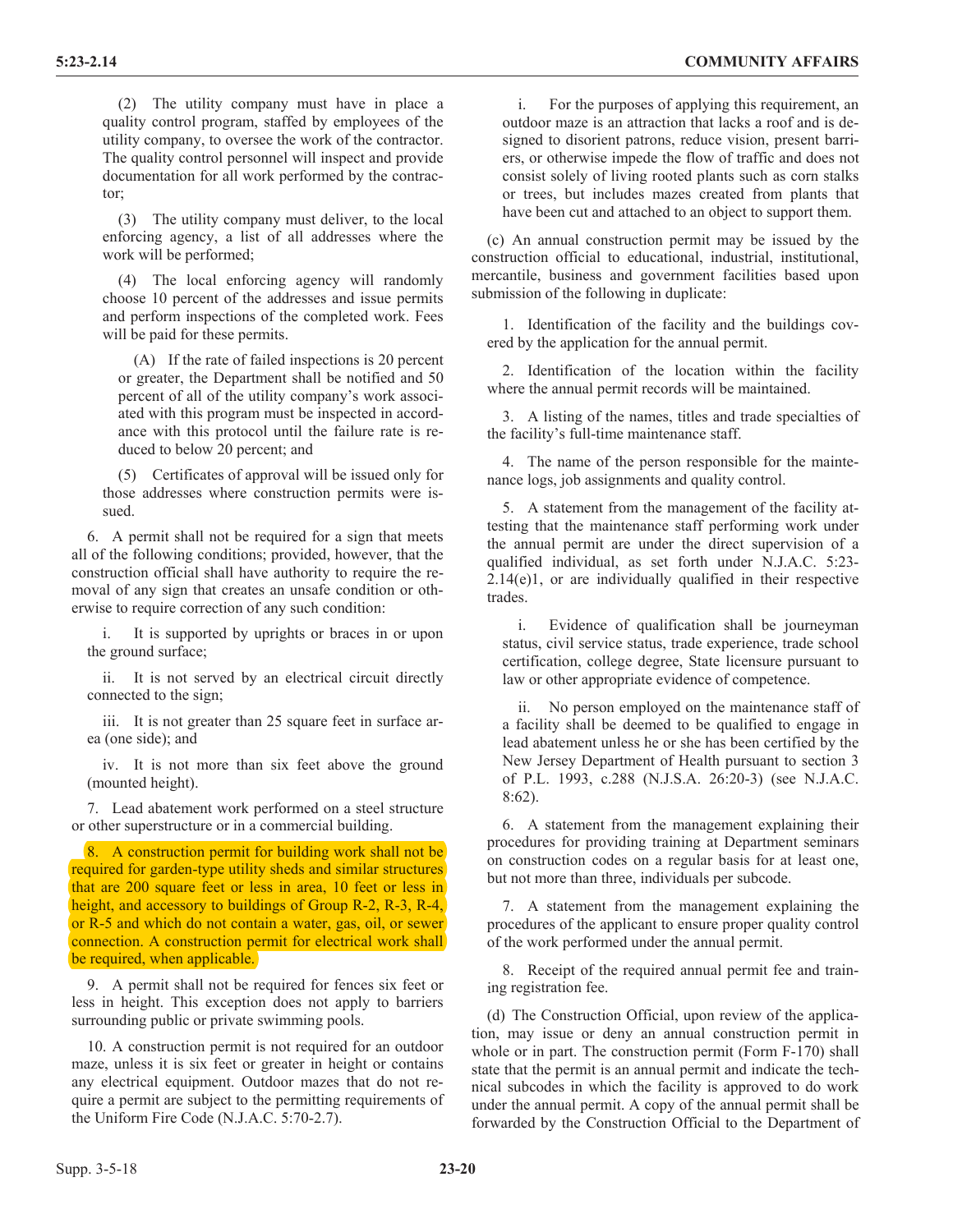#### **5:23-2.17 Demolition or removal of structures; abandoned wells**

(a) Service connections: Before a structure can be demolished or removed, the owner or agent shall notify all utilities having service connections within the structure, such as water, electric, gas, sewer and other connections. A permit to demolish or remove a structure shall not be issued until releases are obtained from all utilities that provided service to the property, stating that their respective service connections and appurtenant equipment, such as meters and regulators, have been removed or sealed or plugged in a safe manner.

(b) Abandoned wells:

1. In the event that there is a well on the property that has been abandoned, or that will be abandoned in conjunction with the proposed demolition, a permit to demolish or remove a structure on that property shall not be issued until a certification has been obtained from a well driller licensed by the Department of Environmental Protection indicating that the well has been sealed in accordance with N.J.A.C. 7:9-9. If such certification is not presented within 15 days of the application for the permit, the construction official shall give notice of the absence of such certification to the Bureau of Water Allocation, Department of Environmental Protection, PO Box 029, Trenton, NJ 08625- 0029.

2. Notice shall also be given by the construction official to the Bureau of Water Allocation in the event of any demolition activity found to have been undertaken without a permit at a building or premises currently or previously served by a well and in any other case in which no permit application for demolition has been made but the construction official becomes aware that a well has been, or is about to be, abandoned without having been sealed by a licensed well driller.

(c) Notice to adjoining owners: Only when written notice has been given by the applicant to the owners of adjoining lots and to the owners of wired or other facilities, of which the temporary removal may be necessitated by the proposed work, shall a permit be granted for the demolition or removal of a building or structure.

(d) Lot regulation: Whenever a structure is demolished or removed, the premises shall be maintained free from all unsafe or hazardous conditions by the proper regulation of the lot, restoration of established grades and the erection of the necessary retaining walls and fences in accordance with the provisions of the appropriate subcodes.

(e) Asbestos abatement: Before a structure can be demolished or removed, the owner or agent shall document that the requirements of USEPA 40 CFR 61 subpart M have been or shall be met. A permit to demolish or remove the structure shall not be issued until the owner or agent notifies the enforcing agency that all friable asbestos or asbestos-containing material that will become friable during demolition or removal has been or will be properly abated prior to demolition.

Amended by R.1993 d.198, effective June 7, 1993. See: 24 N.J.R. 1422(a), 25 N.J.R. 2519(b). Amended by R.1993 d.420, effective September 7, 1993. See: 25 N.J.R. 2158(a), 25 N.J.R. 4072(a). Amended by R.1997 d.409, effective October 6, 1997. See: 29 N.J.R. 2736(a), 29 N.J.R. 4281(a). Amended by R.1998 d.36, effective January 5, 1998. See: 29 N.J.R. 4214(a), 30 N.J.R. 193(a). Added (b); and recodified existing (b) through (d) as (c) through (e).

## **5:23-2.17A Minor work**

(a) The issuance of a permit shall not be required before minor work may proceed. The owner, or an architect or contractor acting on behalf of the owner, shall, however, provide notice of the work to the enforcing agency before work begins.

#### (b) Notice of work; application:

1. Notice of minor work shall be oral or written and submitted in person or electronically to local enforcement agency and shall be given before work commences;

2. In addition to the notice, the owner or his or her agent shall be required to file a permit application. The completed permit application shall be delivered in person or by mail to the enforcing agency, within five business days from the date of the notice. The fee shall be paid prior to the issuance of the construction permit.

## (c) Minor work:

#### 1. Minor work shall mean and include:

i. The construction or total replacement of any porch or stoop that does not provide structural support for any roof or portion of a building;

ii. Renovation or alteration work in an existing one or two-family dwelling, provided that no primary structural members are altered in any way, and further provided that the work does not constitute reconstruction; and

iii. Repair or replacement with no reconfiguration of space of any non-structural component such as a partition in structures other than one- and two-family dwellings; or

iv. Repair and/or renovation work in a Group B, Group F, Group M, or Group S occupancy performed in accordance with N.J.A.C. 5:23-6, but shall not include work categorized as ordinary maintenance pursuant to N.J.A.C. 5:23-2.7.

2. Minor work shall also mean and include the replacement of any existing plumbing piping work with new and approved material of like capacity; the installation of drinking fountains and condensate drains in existing structures; the replacement of existing water heaters with new ones of like capacity; and the new installation of fixtures in